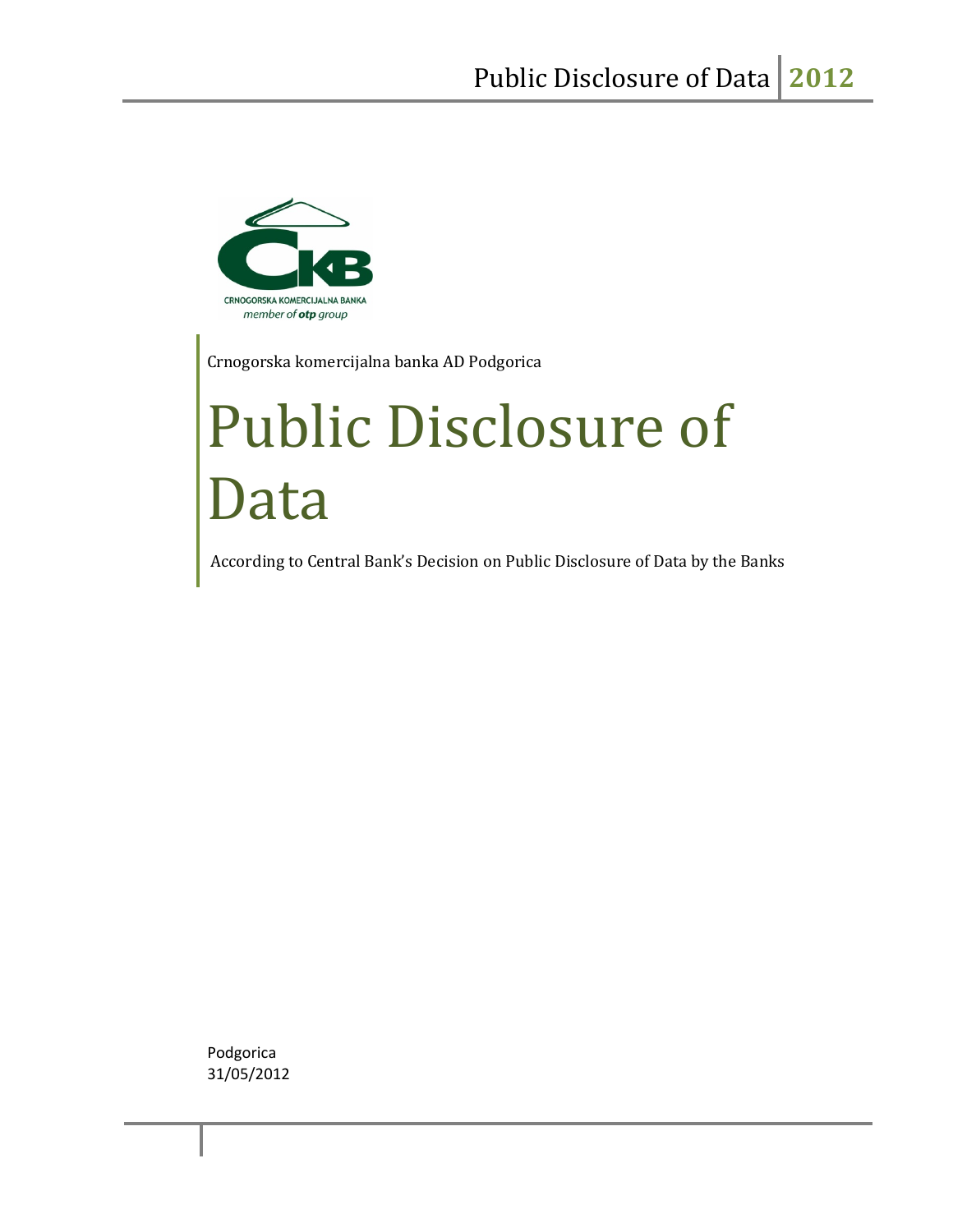# **Table of Contents**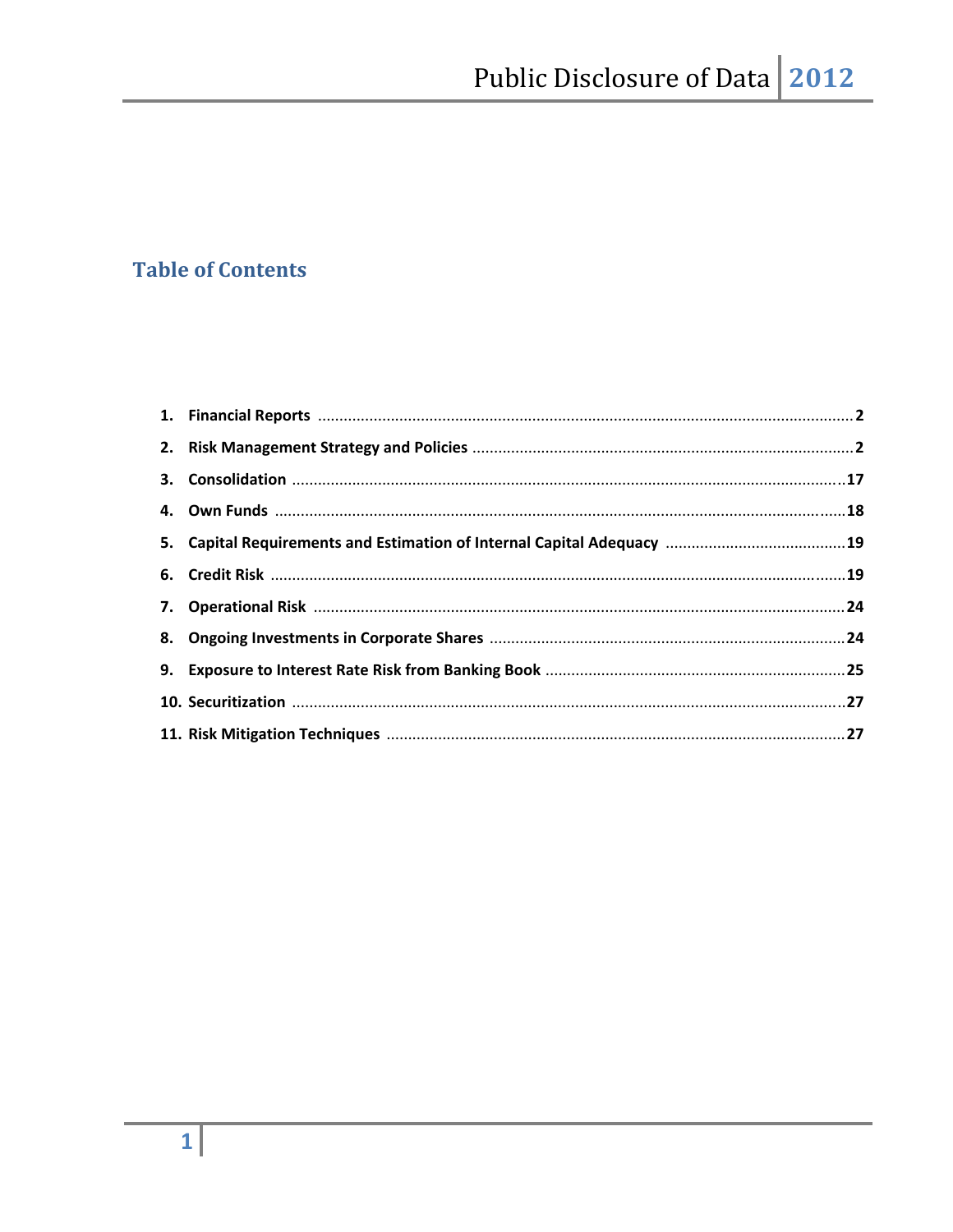# **1. Financial reports**

Financial reports with independent auditor's opinion are already published on Bank's official internet site as part of Annual Report for 2011.

# **2. Risk Management Strategy and Policies**

Strategic orientation of the Bank is to focus on its core business, value creating activities. Those activities could be classified in three main business segments that the Bank is planning to maintain and develop: Retail, SME, and Corporate and Municipal business segments. As to the Project finance segment, the Bank will engage in those activities only to a limited extent as a member of the syndicate sponsored by the holding company – OTP Hungary. Due to its strategic orientation to core commercial banking activities, and undeveloped capital and financial markets in Montenegro, the Bank does not plan to engage in investment banking and proprietary trading activities.

On the basis of the Business strategy, the Risk Management strategy describes the type, source, size as well as risk tolerance taking into account the Banks risk-bearing-capacity. The risk-bearing capacity represents the capacity to absorb losses stemming from risks the Bank is exposed to in its day‐to‐day operations, without an immediate threat to the Bank's continued existence. The risk‐bearing capacity represents the total amount of regulatory capital available to cover all losses while risk tolerance level defines the amount of capital the Bank is planning to set aside to cover major types of risks it is facing.

The risk capital could be subdivided into three parts:

- a) capital for planned risk earmarked for covering existing risk and planned change in business orientation defined in the Business strategy;
- b) capital for new risk set aside in order to account for potential increase in risk in case the actual portfolio overshoots the planed volume;
- c) capital for risk hard to quantify reputation, legal and other risks hard to quantify.

Capital for planned risk is in turn allocated to the five major risk types the Bank is predominantly exposed to:

- a) Credit risk consisting of risk from on and off-balance sheet assets
- b) Market risk consisting predominantly of FX risk
- c) Operational risk
- d) Country risk
- e) Other risk interest rate risk from the banking book and liquidity risk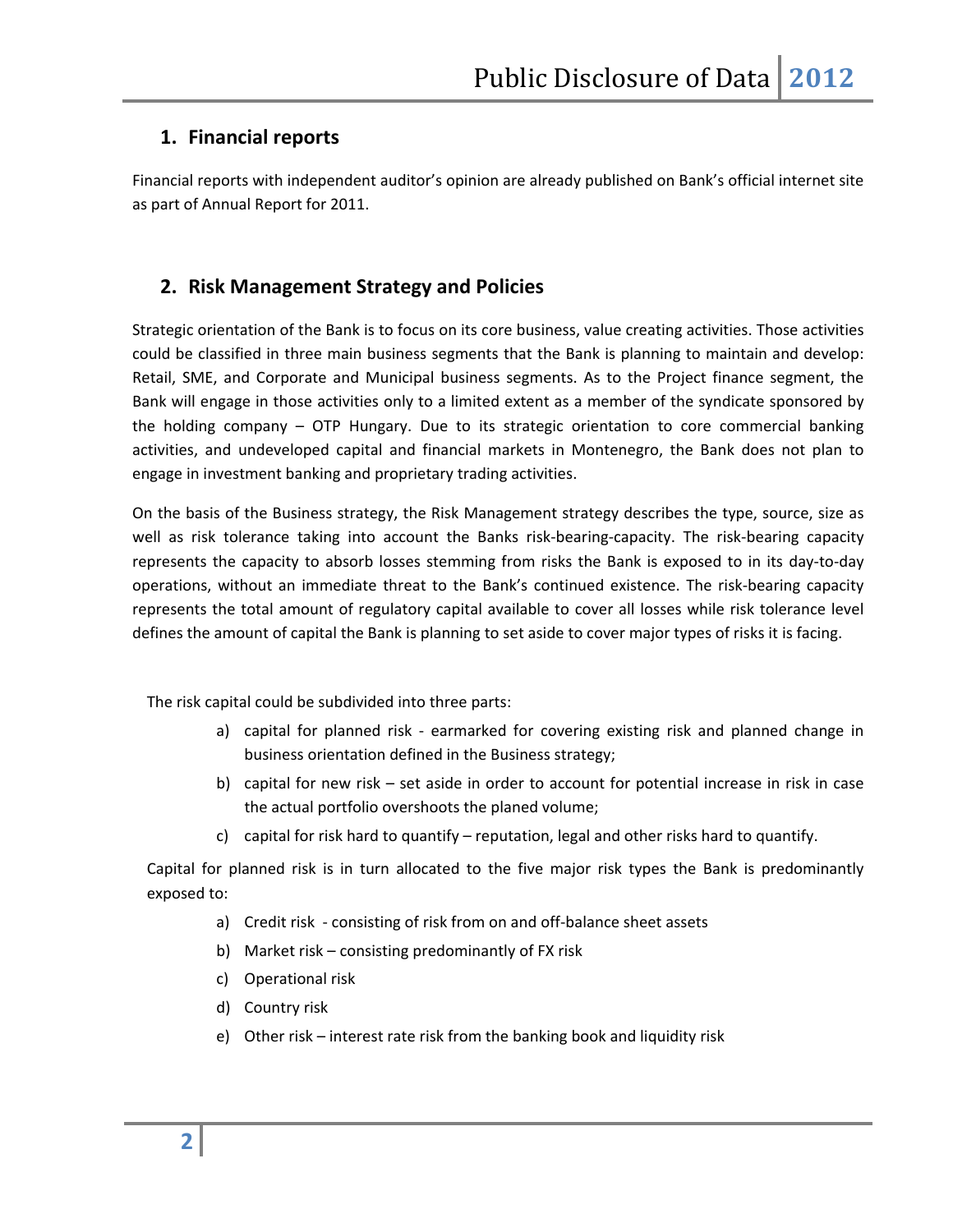The defined risk tolerance level is translated into risk tolerance limits set out in corresponding risk management procedures for major types of risk. The set up risk‐bearing capacity and corresponding risk‐tolerance level is reviewed on an annual basis.

#### **Credit risk**

Credit risk is defined as a risk of loss due to a client's failure to honor its obligations towards the Bank.

The goal of credit risk management is to maximize the bank's risk adjusted rate of return by maintaining credit risk exposure within acceptable parameters. The bank should have a system in place to manage the credit risk inherent in the portfolio as well as risk in individual credits and transactions. The effective management of credit risk is a critical component of the comprehensive approach to risk management and essential to the successful banking activity.

The credit risk management in the bank strategically incorporates areas and functions as follows:

- a) Establishing appropriate credit risk environment,
- b) Operating under a sound credit granting process,
- c) Maintaining an appropriate credit administration, measurement and monitoring process,
- d) Ensuring adequate controls over credit risk.

The fundamental objectives of credit risk management are:

- a) To keep balance between earnings and risk,
- b) Potential losses should be always proportionate to the load-bearing capacity of the Group, CKB is belonging to.
- c) The bank should develop and operate a risk management process which ensures that the bank complies with the Basel Conventions and local regulations ,
- d) The bank must adjust its risk appetite and tolerance to the changes of the economic environment.

The strategic goal in terms of credit risk management in coming 3 year period will be to improve the quality of the credit portfolio and strict control of risk‐cost. Therefore the risk management shall further tighten the conditions for loan approvals and further improve and put more serious emphasis on the monitoring of the existing placements.

The following principles form a cornerstone of credit risk management in the Bank and implemented in regulations, processes, governing activities of the bank:

1. The Board of Directors is responsible for establishing an appropriate credit risk environment by approving and periodically reviewing the Risk Strategy and significant credit risk policies of the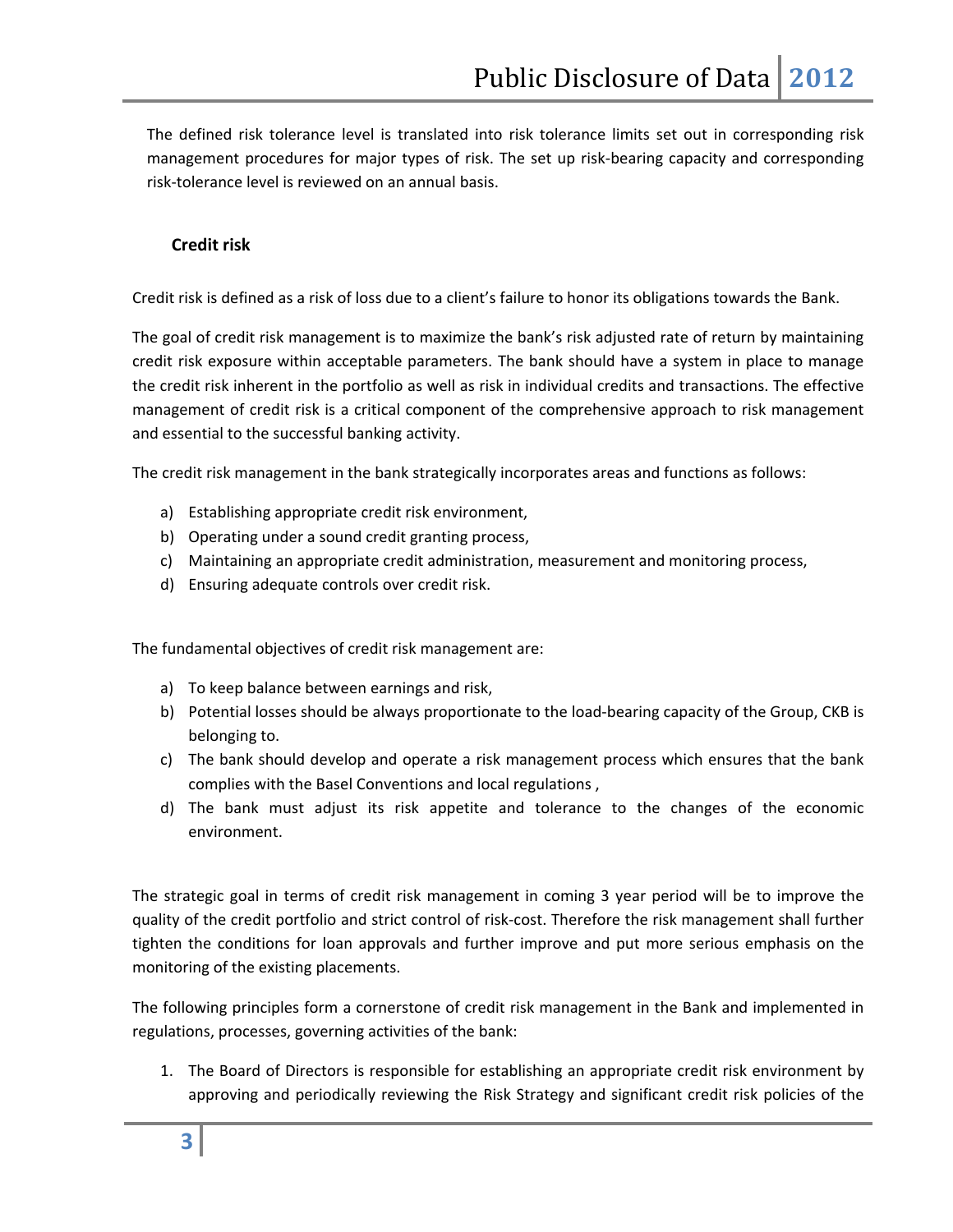bank. The credit risk strategy is contained in the Risk Management Strategy of CKB document, while significant credit risk policies are described in Annual Credit Policy of CKB.

- 2. Credit risk Strategy approved by the Board of Directors establishes the objectives guiding the bank's credit granting activities, reflects the bank's tolerance for risk and the level of profitability the bank expects to achieve for incurring such risk, contains the necessary policies and procedures for conducting lending activities.
- 3. The bank should operate within sound, well-defined credit granting criteria. These criteria include a clear indication of the bank target markets, counterparty and exposure limits, approval authorities.
- 4. The bank should have a clearly established process in place for approving new credits as well as amendment, renewal and restructuring of existing credits.
- 5. The Management of the bank must develop policies and procedures for identifying, measuring, monitoring and controlling credit risk. Such policies and procedures should address credit risk in all of the bank's activities and both individual and portfolio levels.
- 6. The bank should be able to identify and manage credit risk inherent in all products and activities. The management should ensure that the risks of products and activities new to them are subject to adequate risk management procedures and controls.
- 7. The bank must maintain an appropriate credit administration, measurement and monitoring process, including client rating and asset classification system, determining the adequacy of provisions and reserves.
- 8. The bank should have an information system for monitoring the overall composition and quality of the credit portfolio and concentration of risk.
- 9. The Management should ensure adequate control over credit risk, with ongoing assessment of the credit management process and portfolio. Internal controls should ensure that exposures are kept within level consistent with prudential standards and internal limits.

# **Operational risk**

Strategic goal of operational risk management in the Bank is to develop and implement an efficient operational risk management system and to raise operational risk awareness of employees. To that end, operational risks have to be identified and mitigated in a manner consistent with a principle that costs of mitigation shouldn't exceed potential losses caused by risk events. In addition, the Bank shall create an adequate response to eventual crisis situations that could pose a threat to continuity of the Bank's business by developing an adequate Business Continuity Framework.

The Bank attempts to minimize the risks arising from improperly working internal systems, processes, human error and external adverse effects, by developing an appropriate control environment and introduction of operational risk management culture in the organization. The remaining operational risk should be taken into account in pricing decisions or covered by insurance.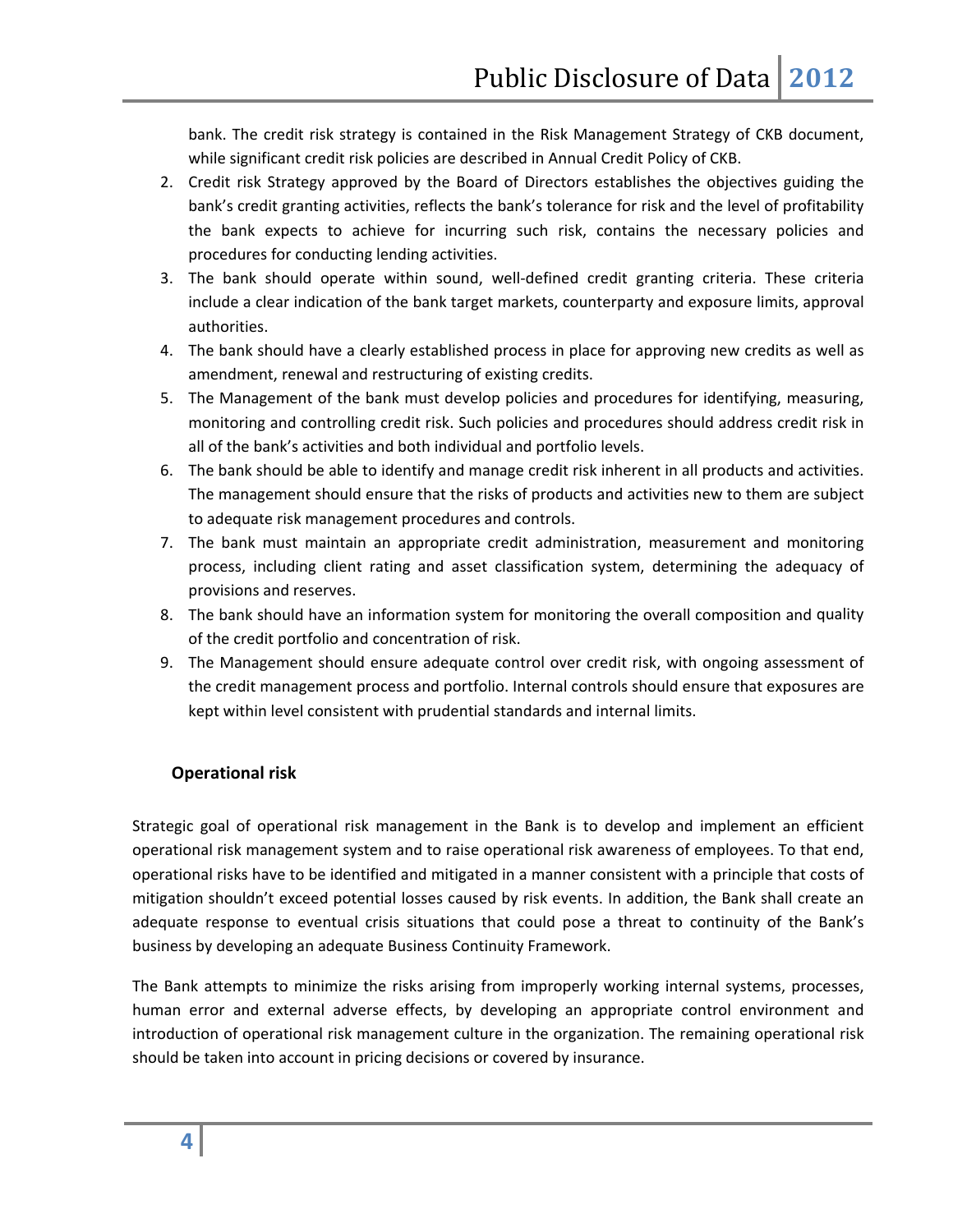Operational risk is managed in a decentralized manner, whereby organizational units where operational risk is encountered are responsible for its management, in cooperation with the Risk Management Analysis and Regulations Department (RMARD), which is in charge of providing support in identification, measuring, mitigating and monitoring risks as well as providing the methodology that helps the executive officers in managing risks in systematic and timely manner.

The Bank puts an emphasis on a proactive approach in managing operational risks, meaning identification and measurement of potential risks preceding mitigation measures and monitoring activity. The instruments established for managing operational risks create a framework designed to filter out erroneous practices and processes and strengthen and introduce appropriate controls for risk mitigation, through the following cyclical phases:

- a) Identification of current risks (loss data collection) and the risks that may arise from new business products or activities (risk self assessment);
- b) Measurement of risks through establishing the mechanisms and the procedures for the accurate and timely assessment of risks, by taking into account the probability and the impact of potential risks;
- c) Monitoring and analysis,
- d) Control of risks by limiting and minimizing risks.

#### **Market risk**

The purpose of the market risk management system in the Bank is to minimize the risk stemming from:

- a) Positions in the trading book
- b) FX transactions
- c) Counterparty and settlement risk

One of the major principles in market risk management is a separation of risk taking and risk monitoring and control functions, coupled with introduction of adequate internal controls and their continuous improvement.

The Bank is aiming to achieve balanced FX position. Open positions are created only with the goal of servicing client's orders and are always kept with the limits defined by the mother bank (OTP group) and in compliance with CBCG regulations. Keeping open FX positions in order to profit from specific FX rates dynamics, shall not be conducted.

Counterparty and settlement risk should be minimized by entering into agreements only with the most creditworthy counterparties and only to the extent necessary to support core business and liquidity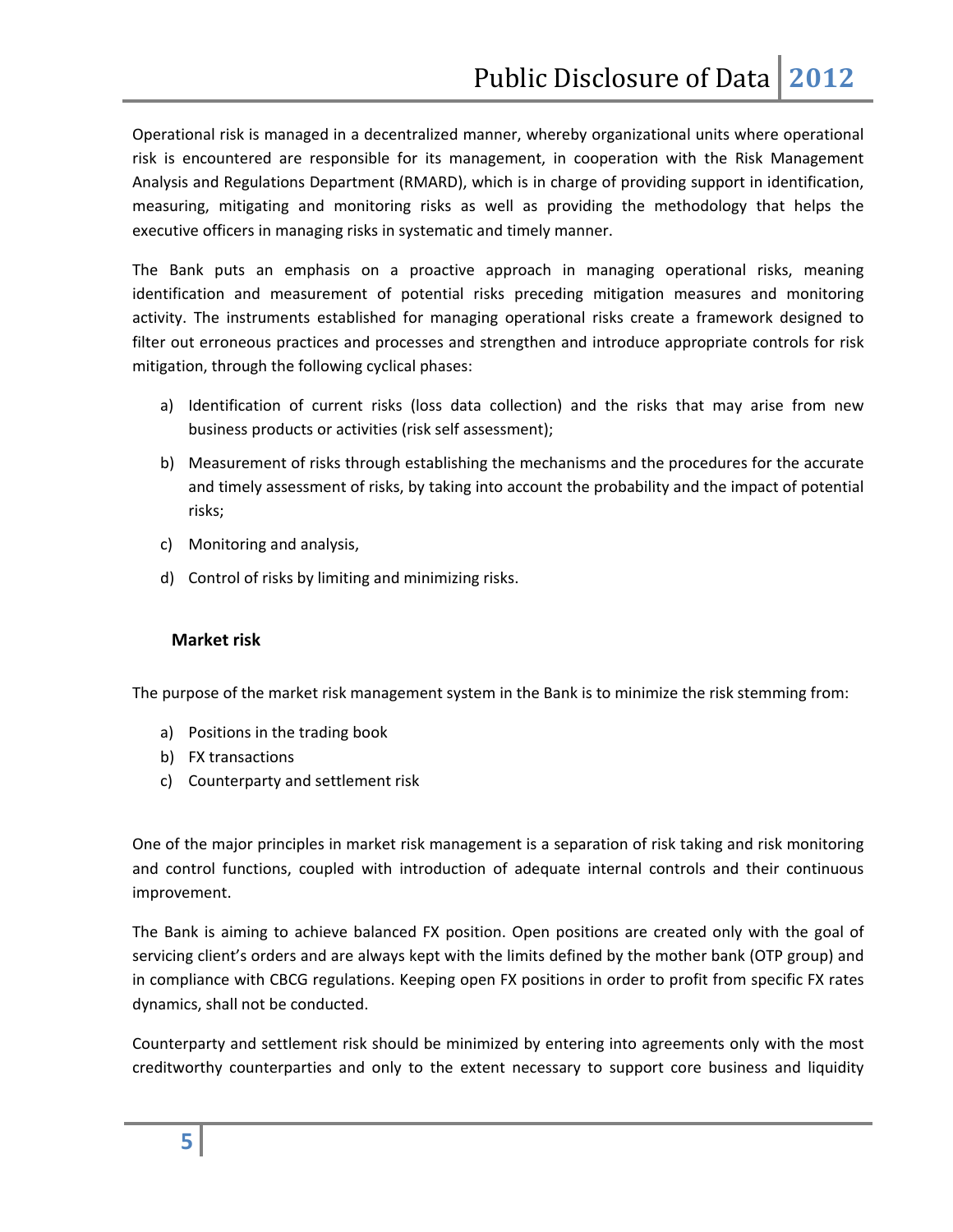needs. Group level position limits as well as limits provided by CBCG regulations shall be strictly observed.

#### **Country risk**

Strategic country risk management goals are determined by the Bank's core business activity plans as well as by liquidity management performed centrally by OTP headquarters in Hungary. To that end the bank will accept only low level of country risk exposure necessary of unhindered development of core commercial banking activities.

In order to minimize the level of country risk the Bank has developed a rating and limit setting methodology for country risk exposures. The rating as well as limit setting is conducted at the group level by OTP Hungary in order to minimize the level of country risk in excess of the level needed for performing core banking activities.

The rating methodology takes into consideration the following factors:

- 1. Different country characteristics such as geopolitical position, world market weight, development of economy, level of development of bank sector, etc.)
- 2. Social and institutional framework, macro‐economic trends and vulnerability (external ratings, growth and balance of payment indicators)
- 3. Shorter term political and economic developments that could have an impact on market sentiment
- 4. The Group-level limits and distribution of limits to group members is set up by the holding company – OTP Hungary.

#### **Liquidity risk**

The main objective of liquidity risk management strategy is to establish a system of monitoring the bank's liquidity and its quality, composition, maturity and deposit variability and sources of funds, and based on that, achieve a stable and safe business operation of the bank.

The objectives of liquidity management strategy include:

- a) providing liquidity in the short and long term;
- b) strategies to maintain liquidity;
- c) instruments to maintain liquidity;
- d) compliance with legally prescribed standards

In order to maintain short-term liquidity, liquidity risk is measured by the following liquidity ratios: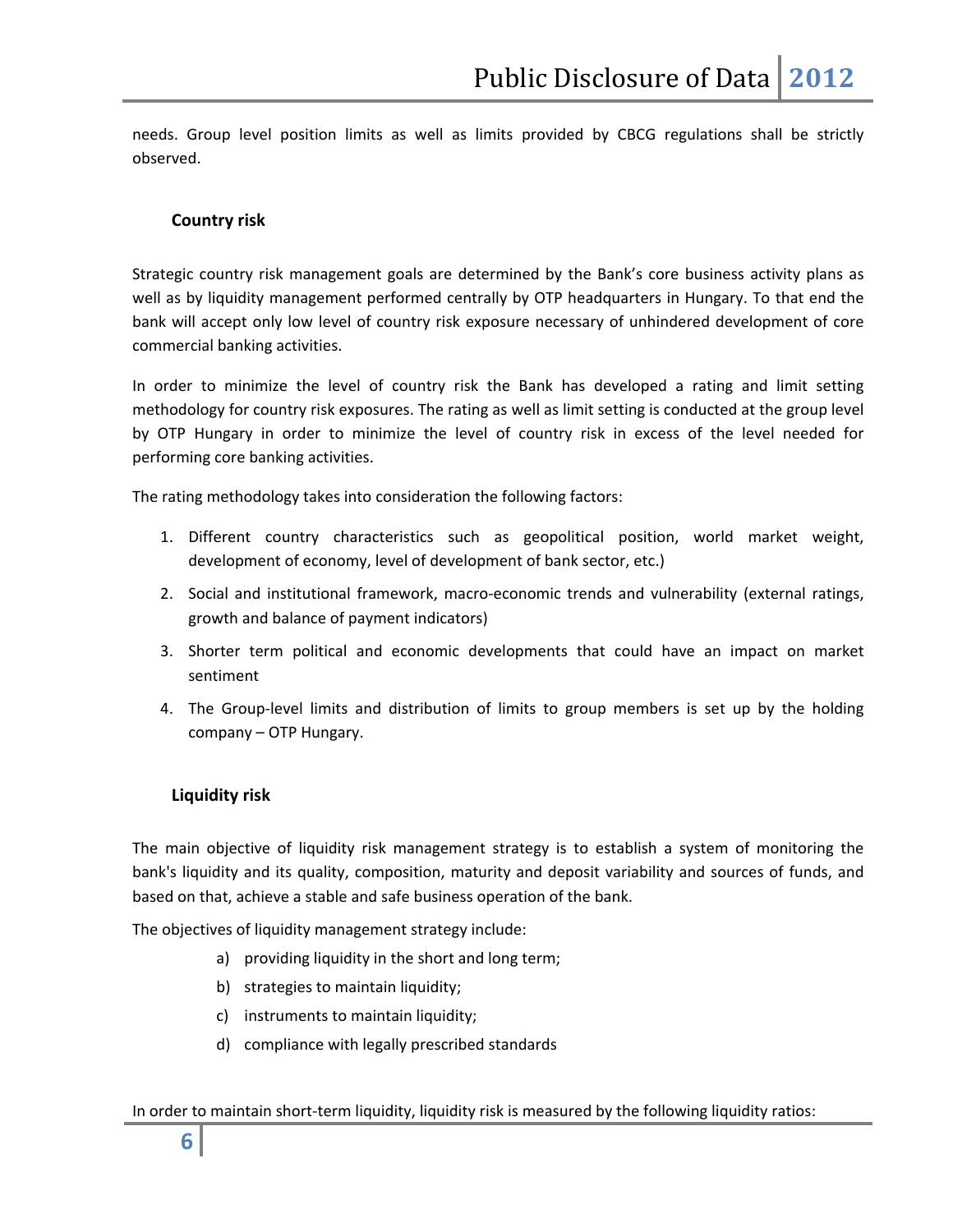- a) cash and cash on accounts in the country and abroad (excluding mandatory reserve) in the amount of minimum 10% of short‐term resources;
- b) secondary liquidity reserves in the amount of up to 10% of total short-term resources;
- c) total liquidity reserves are determined at the level of minimum 25% of short‐term obligations.

In order to maintain long-term liquidity, liquidity risk is measured by the following liquidity ratios:

- a) Cash / current liabilities in the amount of minimum 15%;
- b) Current assets / total liabilities in the amount of minimum 20%;
- c) Liquid assets / short-term liabilities in the amount of minimum 40%;
- d) Loans / deposits in the amount of maximum 80%;
- e) Short-term liabilities / total liabilities (monitored at regular intervals).

In order to maintain optimal liquidity the Bank will:

- a) perform the analysis of maturities by which the dynamic matching of incoming cash and outgoing cash of the bank is monitored for a period of 15, 30, 90, 180, 360 and over 360 days and by which possible mismatch in cash flows is revealed. Based on the results of the maturity analysis, the action plan for resolving determined mismatch positions is prepared;
- b) monitor changes on the accounts of 10 largest depositors and try to obtain as much information as possible in order to predict accurately the future changes on their accounts

#### **Interest rate risk from the banking book (IRRBB)**

The bank seeks to minimize interest rate risk form banking book. To that end, the Bank will not deliberately take positions to benefit from a particular movement in interest rates.

Interest rate risk form the banking book arises due to changes in:

- a) Repricing or maturity mismatch between assets and liabilities (repricing risk)
- b) Shift in reference rates for assets and liabilities (basis risk)
- c) Change in the shape of yield curve (yield curve risk)
- d) Exercise of imbedded options in loans contracts (option risk)

Considering the complexity of its activities, the Bank has identified repricing risk as a major source of interest rate risk while impact of other sources is immaterial.

For measuring interest rate risk, the Bank is using maturity gap reports as well as duration models. To evaluate the potential impact of interest rate risk management on its operations the Bank is considering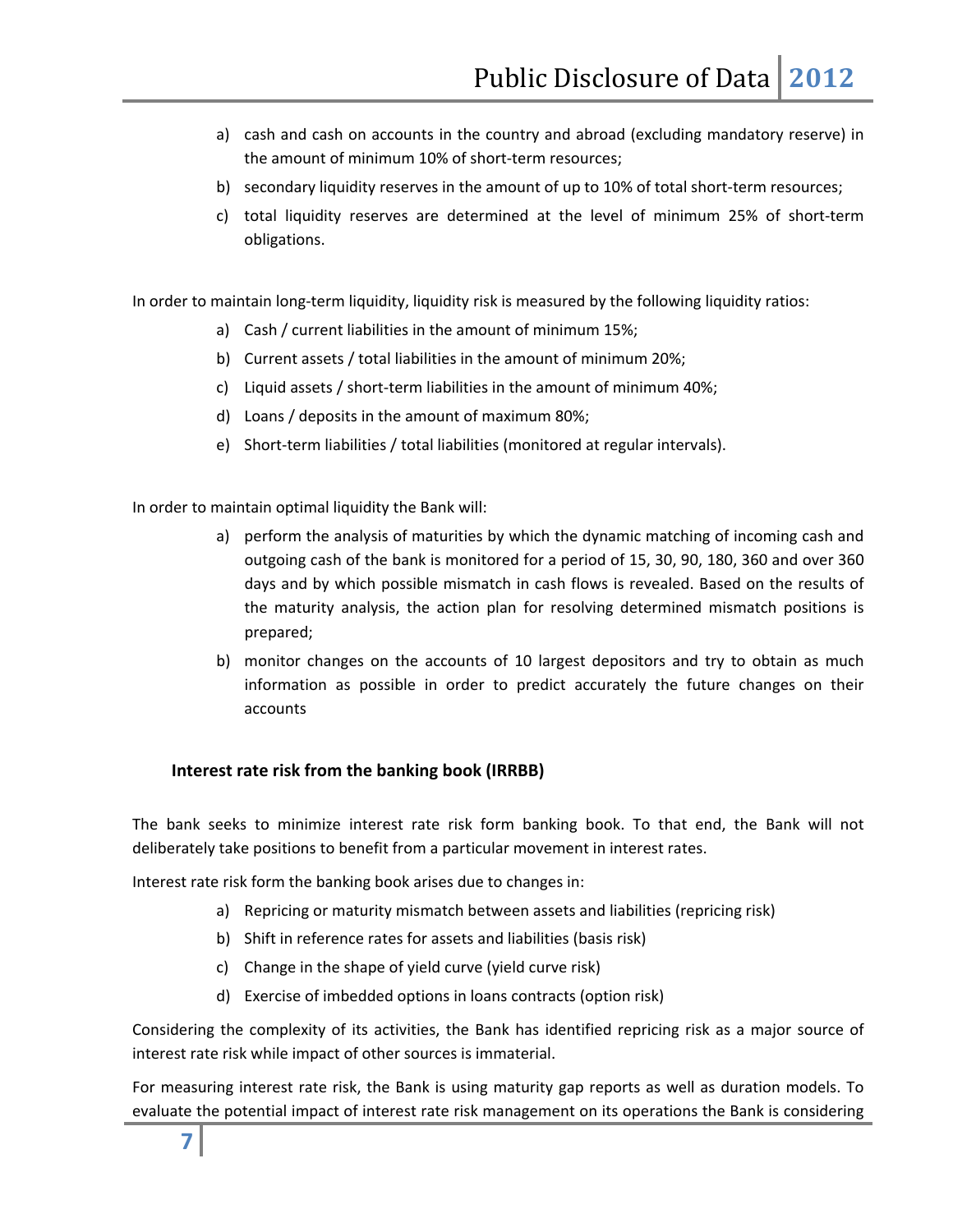the affect on both its earnings (earnings‐accounting perspective) and its economic value of equity (economic capital perspective).

### **Risk Management System in the Bank**

Given the scope and complexity of its operations, the Bank has developed and is continuously working on maintaining and improving an effective risk management system capable of responding to needs of ever-changing business environment. To that end the Bank is constantly managing all relevant risks in accordance with the Law and CBCG regulations as well as taking into account OTP Group level risk management standards.

The risk management system consists of the following elements:

- a) Appropriate strategy for risk management;
- b) Adopted policies and processes for risk management;
- c) Clearly defined powers and responsibilities for risk management;
- d) Efficient and safe information technology system;
- e) Contingency plans;
- f) Stress testing.

#### **Adopted Risk Management policies and procedures**

Risk management Policies and procedures define a framework necessary for achieving strategic risk management goals on a daily basis. Those documents regulate and define processes, policies, tasks and functions pertaining to all levels of risk management throughout the organization. The following regulations represent a framework for risk management in the Bank:

- 1. **Client Rating Regulation** (identification and measurement of individual client/client group risk, methods, indicators and timeframes for measurement);
- 2. **Risk Assumption Regulation** (risk assumption process, limits and control procedures of individual and overall exposures);
- 3. **Collateral Evaluation Regulation** (types of risk mitigation tools, accepted securities as collateral, their measurement and registration);
- 4. **Credit Policy** (the main document relating to credit risk, including target clients, principles and criteria of risk taking, conditions of products both for corporate and retail clients, prepared annually);
- 5. **Asset classification and impairment regulation** applying local and IFRS standards (identification of risk bearing and risk free items, classification criteria, classification groups, impairment methodologies, provisioning policies, debt write-offs);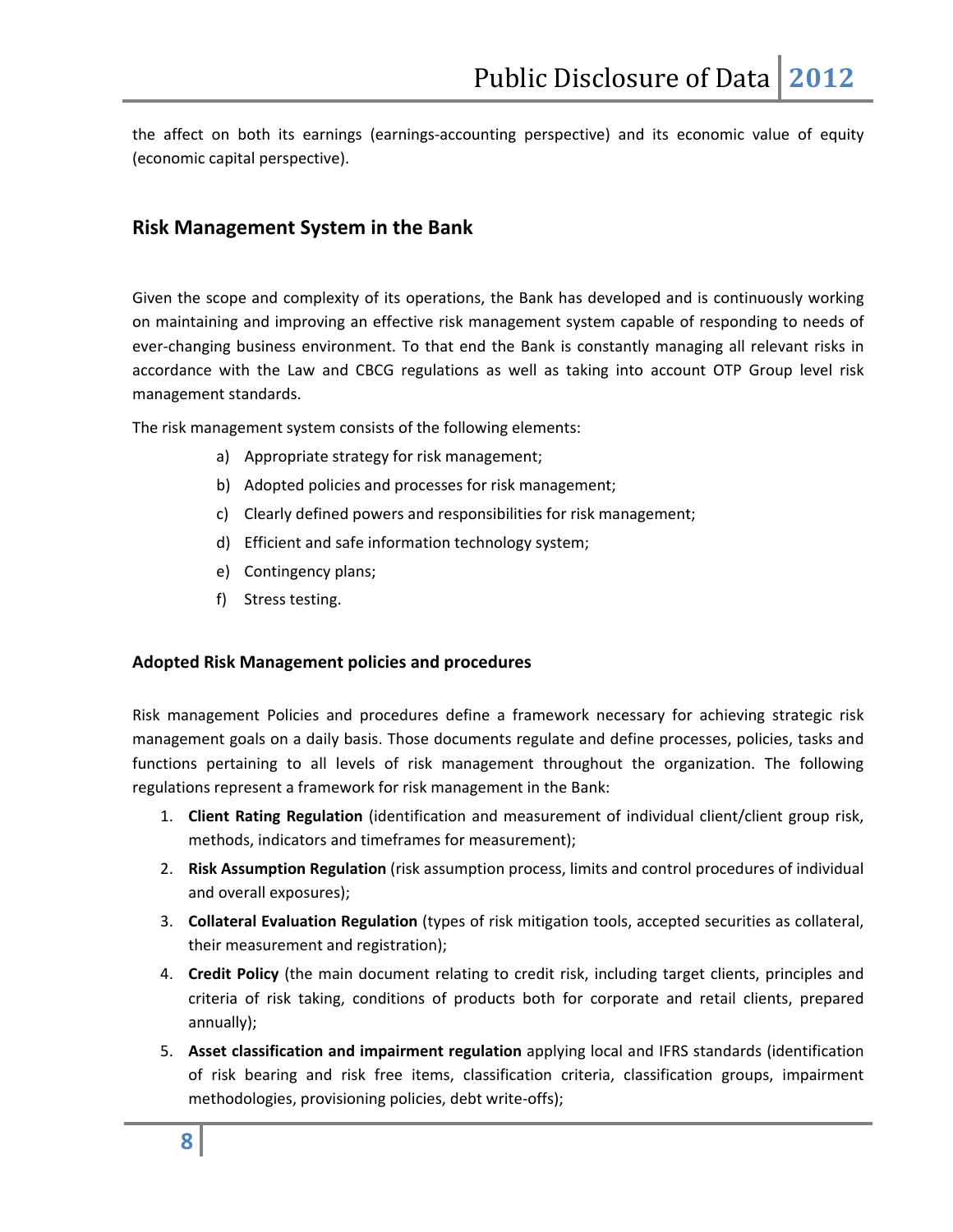- 6. **Operational Risk Management Policy** (includes policies and procedures related to operational risk management issues, Business Continuity plan ‐ BCP), Business Impact Analyses ‐ BIA);
- 7. **Country and counterparty risk management regulations;**
- 8. **Liquidity, Interest rate and Market risk Regulation**;
- 9. **General regulation on operation of Credit Approval Departments;**
- 10. **General Regulation on operations of Monitoring Department;**
- 11. **General Regulation on operation of Work‐out Department);**
- 12. Powers and responsibilities in risk management process including decision‐making are regulated in the **Rules of Organization and Operation of CKB**, approved by the BoD and detailed procedures are contained in relevant Rules (Rules on procedure on Credit and Limit Committee, Rules on Procedure on Work‐out Committee).

#### **Powers and Responsibilities in Risk Management**

#### **Board of Directors**

The Board of Directors is responsible for approving and periodically reviewing the Risk management Strategy of the bank as well as all risk related policies and regulations. The BoD has a crucial role in overseeing the whole risk management system of the bank, adopting its elements and exercising control over implementation of high level principles and practices. The Board of Directors is the body to approve the business strategy of the bank, defining at the same time the risk appetite and risk tolerance at a level which is commensurate with its sound operation and strategic goals. The BoD takes also primary responsibility for the ICAAP.

#### **Management Committee**

The Management Committee of the bank is responsible for implementing the Risk Management Strategy, policies and procedures approved by the BoD, including the set up of a risk averse organization. The Management Committee is responsible for establishing sound business practices and strategic planning. Business plans adopted by the management should take into account all relevant risks. It is of the utmost importance that the management body in carrying out both its management and supervisory functions has collectively full understanding of the nature of the business and its associated risks. The Senior management has crucial role in developing a risk‐averse culture in all field of activity of the bank. The management has to ensure that risk culture extends across all of the organization's units and business lines. The Management should ensure that the bank sets trading, credit, liquidity and other risk limits that are consistent with the bank's risk appetite and risk tolerance, even in stressed economic environment. The Management should ensure that the allocation of resources to the risk management function is sufficient in amount and quality to allow fulfilling its mission. The responsibility of the Management Committee includes implementation of ICAAP in the bank.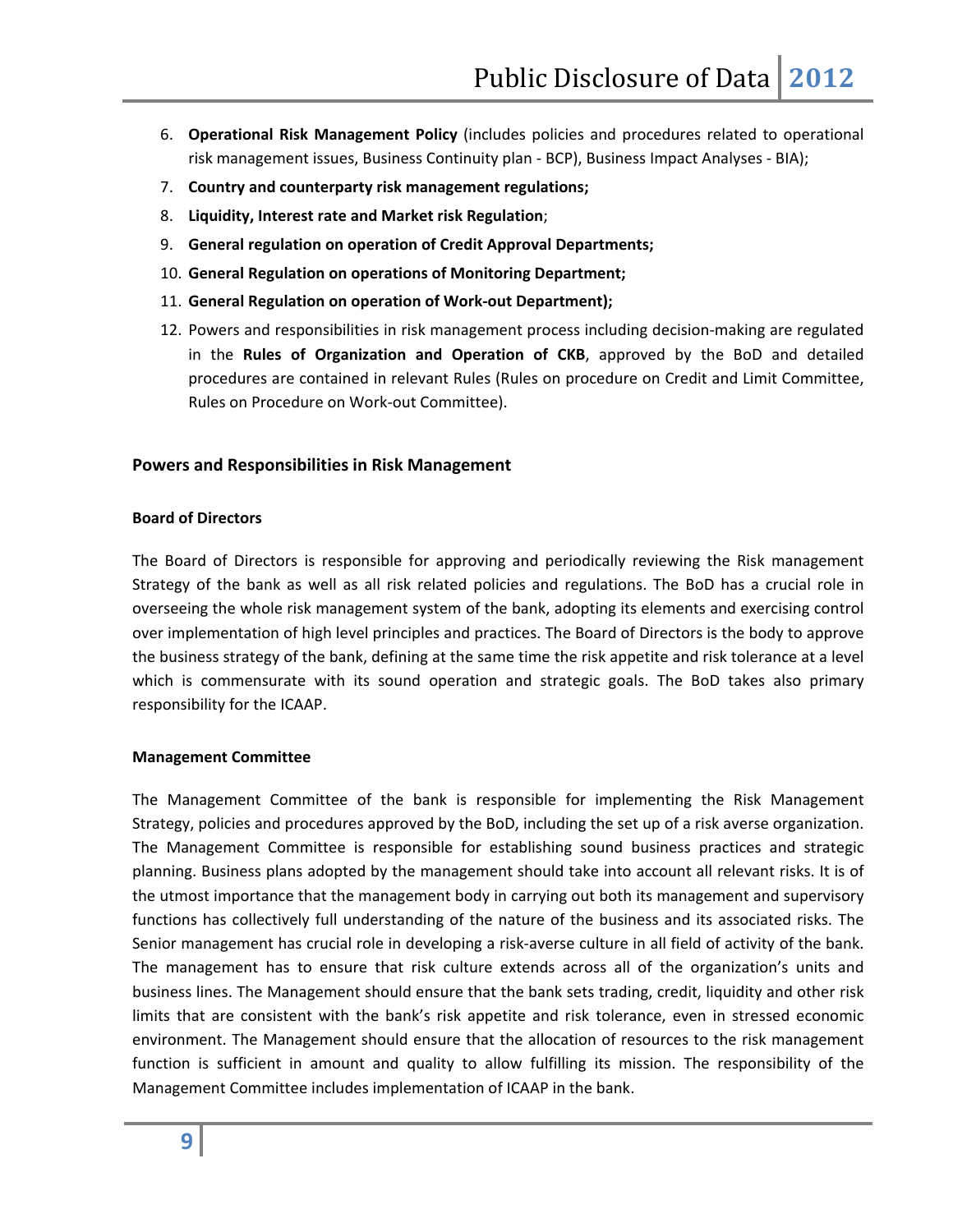#### **Risk Management function**

One of the prerequisites for creating a risk culture is the establishment of a comprehensive and independent risk management function across the entire organization under the direct responsibility of the Executive Director in charge of Risk Management and Credit Control Division who is playing the role of the Chief Risk Officer (CRO). The CRO should have sufficient independence and seniority to enable him to challenge and veto the decision‐making process in the bank. The CRO plays a key role in identifying, measuring and assessing the overall risks faced by the bank. His responsibilities include elaboration of risk management strategy and policies, proposal for creation of appropriate risk management system, overseeing and approving internal rating systems and risk assessment models, and analyzing and approving risks of new products. The CRO can exercise veto right but should be at arm's length from decision‐making functions.



#### **Figure 1 Risk Management Organizational Structure**

#### **Decision making system**

The bank must operate a decision-making system within its organizational structure depending on the size and complexity of the bank's operations. Risk related decisions should be made by powers and responsibilities, delegated by the Board of Directors to bodies, consisting of experts, who have the experience, knowledge and background to exercise prudent judgment in assessing, approving and managing risks. The process of decision making as well as levels of delegated powers should be stipulated in internal regulations, approved by the BoD.

#### **Monitoring and reporting**

The bank should have a system in place to monitor and control all risks the bank is exposed to. Limits, set by relevant regulations must be observed and regularly reported to the BoD. Risk analyses and monitoring represents a core function of the risk management system.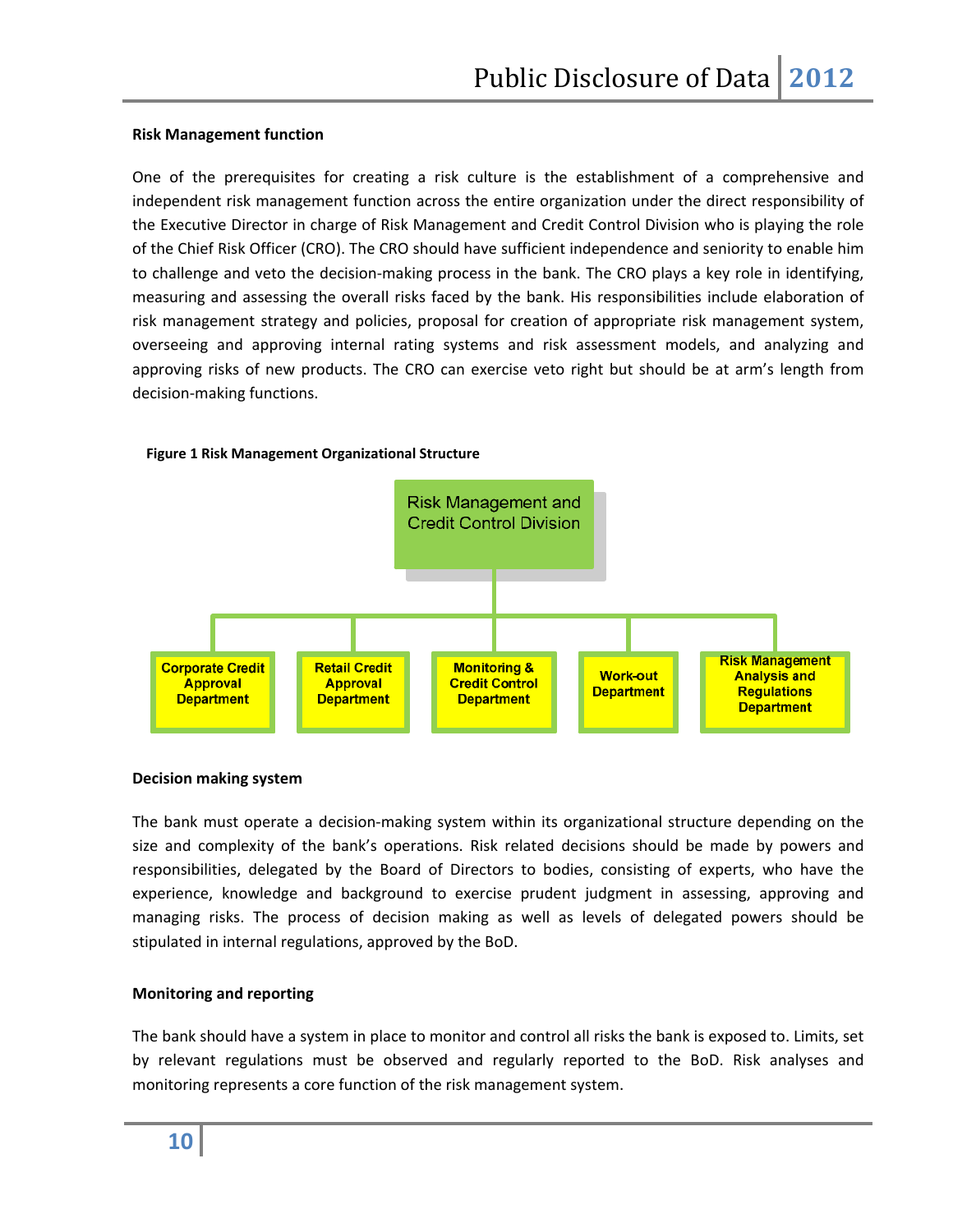#### **Information technology system**

The bank should establish and maintain reliable information system that adequately ensures gathering and processing information, as follows:

- a) Measurement and monitoring of risk exposures on daily basis and in other determined periods,
- b) Monitoring if the established limits for risk management are met,
- c) Creation of reporting formats for bank bodies and other parties included in risk management process.
- d) Internal procedures and information systems should be consistent in the bank and reliable so that all sources of relevant risks can be identified, measured and monitored on an aggregate basis and also by segments and portfolio.

#### **Contingency plans**

The Bank has developed a comprehensive Business Continuity Planning System aimed at identifying core value creating processes and preserving their continuity in the event of a crisis situation.

Contingency/crisis plans should specify resources needed as well as alternative procedures in order to preserve the continuity of important processes during a crisis. Those plans should constantly be enhanced and reviewed on a regular basis – at least annually. All the personnel involved in the process should be properly trained for implementing contingency plans and their knowledge and skills should be regularly tested.

#### **Stress testing**

The bank should conduct stress test exercises, testing the bank's sensitivity to individual types of risks and on an aggregate basis. Stress scenario shall include assumptions of extreme changes of market and other factors, which may have significant material impact on bank's performance.

Since credit and liquidity risk are the most important type of risks faced by the Bank, stress testing frameworks for those risks should be developed with special attention to analysis of the Bank's ability to absorb shocks emanating from stress scenarios and preserving financial soundness.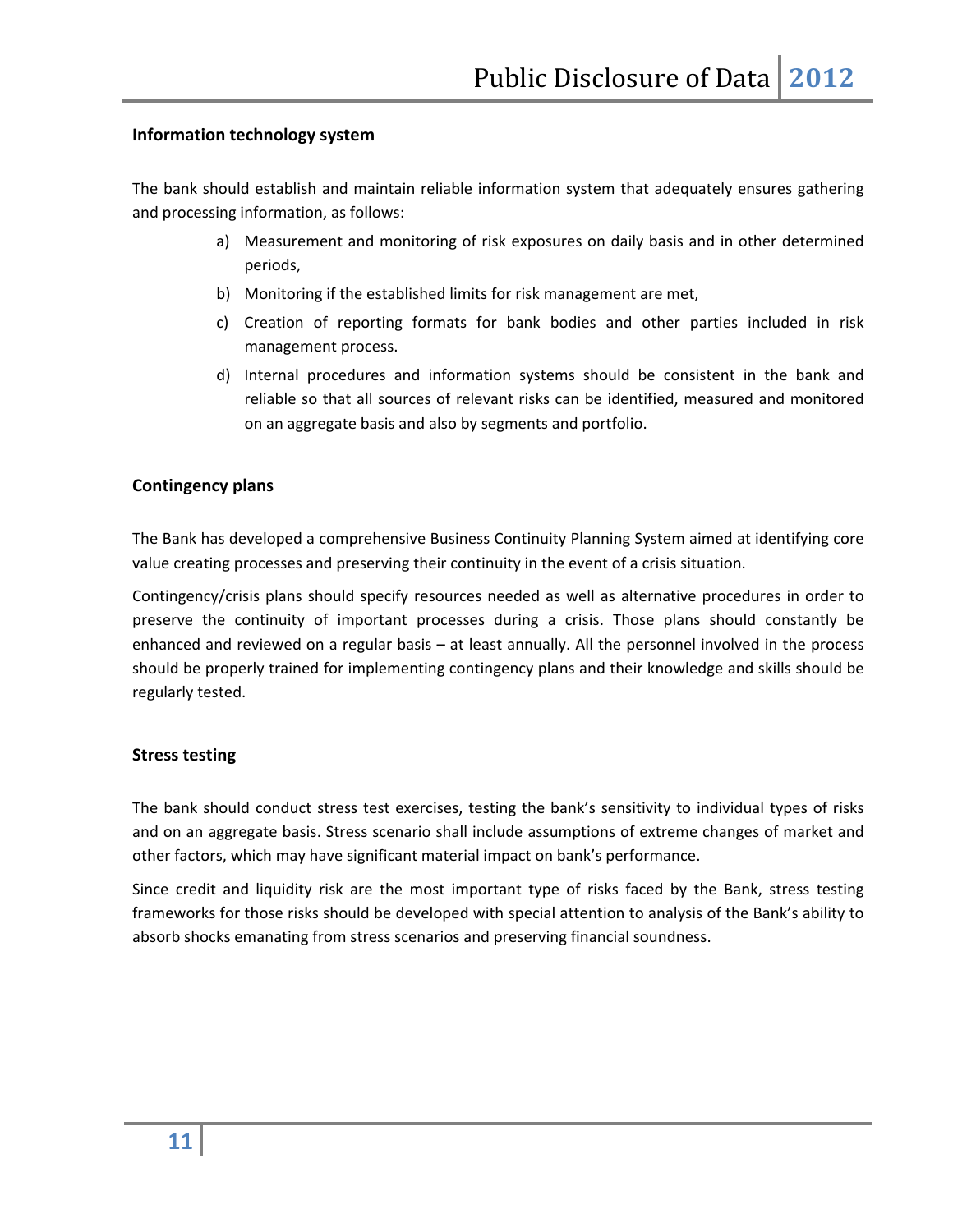# **Risk reporting and measurement system**

#### **Credit risk**

Credit risk measurement and assessment is conducted on an obligor and portfolio level simultaneously.

Obligor level consists of determination of potential riskiness of a client based on a set of risk characteristics. For retail clients those characteristics comprise socio‐demographic and behavioral characteristics, while for corporate and SME clients the creditworthiness and potential credit risk is determined based on a set of financial risk parameters (pertaining to the financial condition of a client) as well as business and industry risk. Based on the analysis of historic data, the importance of a particular risk characteristic for predicting the client's riskiness is determined. Summing up all risk characteristics weighted by their predictive power yield an overall risk measure for a particular obligor.

In parallel the Bank is measuring credit risk on a portfolio level also. To that, based on historical data the Bank is calculating and monitoring NPL ratios, probability of default (PD) and loss given default (LGD) for a portfolio segments with similar risk characteristics.

Details on measurement and assessment methodology can be found in the Bank's Risk Assumption Regulation, Client Rating Regulation, Risk Management Strategy and Credit Policy.

Comprehensive credit risk reports with special focus on risk concentration, sector and regional exposures as well as deals with increased risk are submitted to the management on a monthly and quarterly basis.

#### **Liquidity risk**

The Bank is measuring liquidity risk based on projection of net cash flows, calculating liquidity ratio and using a liquidity gap reports on a daily, ten days and quarterly basis.

Net cash flows are calculated as a difference between cash inflows and cash outflows for a particular time period. In defining cash inflows and outflow the Bank is using a set of assumptions as defined in the CBCG decision on minimum standards for the management of liquidity risk in banks.

Liquidity ratio represents the ratio of short-term assets to short-term liabilities as defined in the CBCG decision on minimum standards for the management of liquidity risk in banks.

Liquidity gap report represents an overview of cash inflows and outflows across different maturity bands. In order to comply with the CBCG requirements, the Bank is using the following maturity spectrum:

- 1‐7 days
- 8‐15 days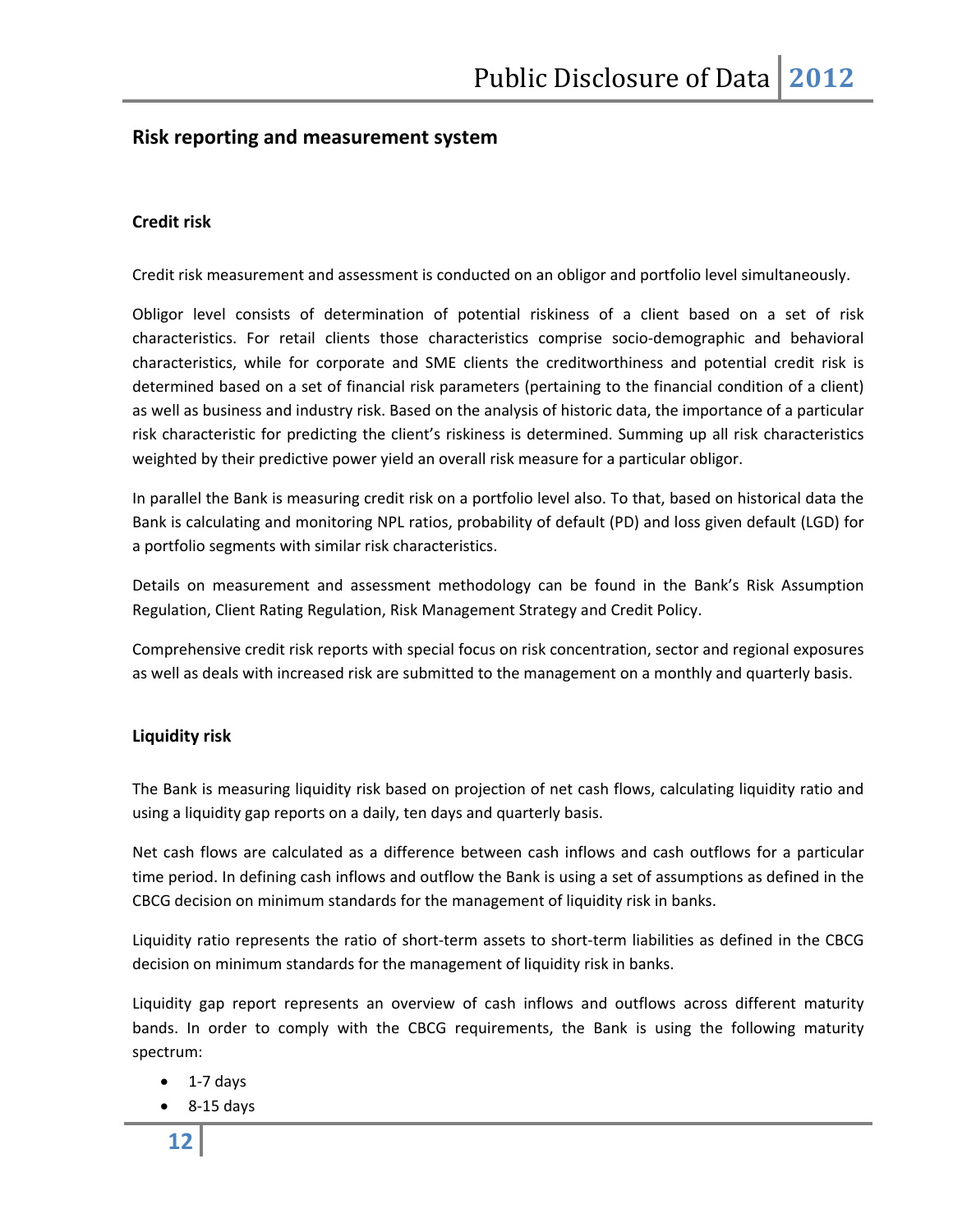- 16‐30days
- 31‐90 days
- 91‐180 days
- 181‐365 days
- 1-5 years
- Over 5 years

Mismatch between cash inflows and outflows are shown for each maturity band separately and on a cumulative basis across the entire maturity spectrum.

The management is informed about liquidity risk and position on a monthly basis through liquidity reports submitted to the Assets/Liabilities Committee (ALCO).

CBCG is informed about liquidity position and liquidity risk through reports submitted on a daily basis and every 10 days.

#### **Market risk**

The Bank is measuring the level of foreign exchange (FX) risk by calculating a net open position for all currencies separately and on a cumulative basis for the entire FX portfolio of the Bank, assuming normal and extreme movements in FX rates. The net open position is calculated as a difference between long and short FX position. A long FX position is defined as a sum of all FX assets and positive FX off‐balance sheet positions, while a short FX position represents a sum of all FX liabilities and negative FX off‐balance sheet positions.

The management is informed about the level of FX on a quarterly basis through FX risk report containing overview of long, short and open positions in foreign currencies alongside with CBCG set exposure limits, as well as minimum capital requirements for FX risk.

#### **Operational risk**

The Bank is measuring operational risk by analyzing collected operational risk loss data. The Bank is in the process of introducing a system of operational risk self‐assessment whereby it will measure the impact of operational risk against the probability of its occurrence in order to better evaluate potential operational risk.

Report on operational risk losses are presented to the management every six months. With the introduction of operational risk self assessment system in 2012, operational risk exposure by the means of operational risk matrix will be presented to the management on a yearly basis.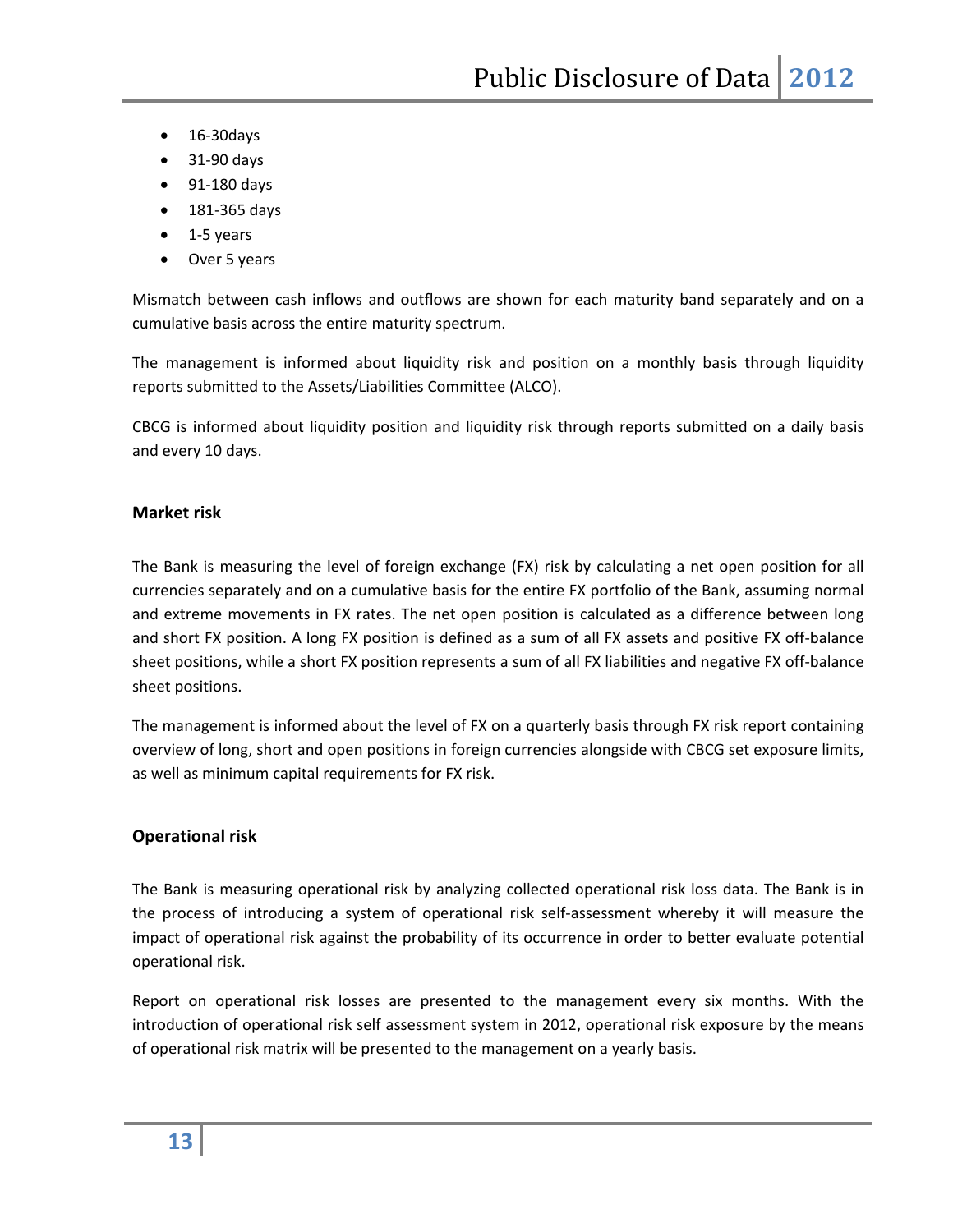#### **Country risk**

For measuring country risk the Bank has developed an internal country rating methodology as set forth in the Bank's Procedure for the Management of Country Risk. The methodology assigns a rating on a 1 to 7 scale to each country exposure based on various country risk scores obtained from the relevant international sources such as:

- a) The country ranks published in the journals Euromoney, issued by Euromoney Institutional Investor Plc, London and Institutional Investor, issued by Institutional Investor Inc., New York, as well the ones disclosed by Economist group's economic research institute, the Economist Intelligence Unit (EIU).
- b) Country analyses and ratings of the international rating agencies ( Moody's, Fitch, Standard and Poor's)
- c) The country classifications of Dun & Bradstreet.
- d) The ratings of the OECD Country Risk Classification.
- e) Country analyses prepared by the Institute of International Finance.
- f) International statistical publications and databases.
- g) Country reports of international financial institutions.
- h) Country reports of foreign banks.
- i) News of the international press agencies, and other media (with special regard to the information obtainable from Factiva).

On the basis of information obtained for those sources, the Bank is calculating a country rating using the following set of weights for particular information:

- a) Euromoney rating system: 40%,
- b) Averages of the scores given by Institutional Investor and Economist Intelligence Unit (EIU): 10%
- c) Moody's, Fitch and S&P country ratings: 30%
- d) Dun & Bradstreet ratings: 10%
- e) OECD Country Risk Classification ratings: 10%
- f) Subjective rating that could modify the total scores by  $\pm$  10 points.

Country risk reports are presented to the management on a quarterly basis. The report contains overview of exposure according to CBCG defined risk categories as well as break down of exposures according to internally assigned country risk ratings alongside corresponding exposure limits. In addition, the report contains information on minimum capital requirements for country risk.

#### **Interest rate risk form the banking book (IRRBB)**

Interest rate risk form the banking book represents a risk of incurring losses in bank's operations due to the interest rate changes for balance sheet and off balance sheet items that are not intended for trade.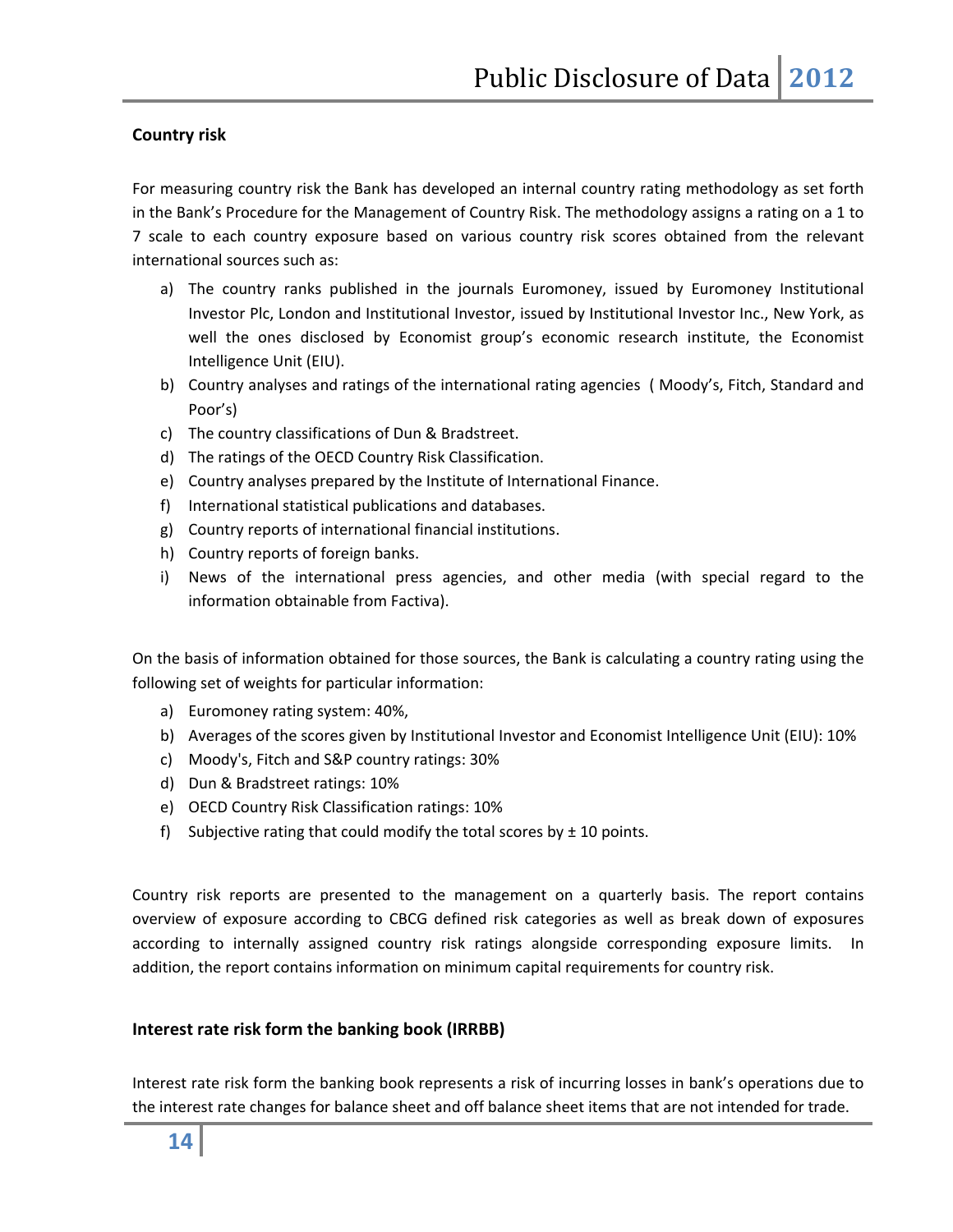To quantify the bank's interest rate risk form the banking book exposure, the Bank is using a repricing‐ maturity gap reports. The impact of 200 bps parallel yield curve shock (standardized rate shock) is assessed on the net interest income (NII) up to one year across four maturity bands: 1‐30 days, 31‐90 days, 91-180 days and 181-365 days. The impact of the standardized rate shock on the Bank's NII is determined using the following formula:

#### (Periodic gap) x (Standardized IR shock) x (time over which the periodic gap is in effect) = change in NII

The report on IRRBB containing impact of standardized interest rate shock of +/‐ 200 bps on the Bank's annualized net interest income is submitted to the management on a quarterly basis. The report also contains information on minimum capital requirements for IRRBB.

#### **Risk mitigation**

#### **Credit risk**

Credit risk in the Bank is controlled and mitigated on a portfolio and obligor level by observing strict position and credit risk limits designed to achieve strategic risk management goals defined in the Bank's Risk Management Strategy.

Besides exposure limits defined in CBCG laws and by-laws, the bank has set up its internal credit risk limits on a portfolio and obligor level. Obligor level credit risk limits are set in terms of the following parameters:

- a) Prescreening creditworthiness limits in the credit adjudication process
- b) Cut‐off client ratings for different client groups in the credit adjudication process
- c) Overcollateralization and haircut rules.

On the portfolio level, the level of credit risk is controlled and mitigated in a systematic way in different portfolio segments. Different limits in terms of several credit risk parameters are set in each portfolio segment in order to comport with the Bank's Risk Management Strategy. The following risk parameters are used for setting up adequate risk limits given the desired risk cost, NPL rates and coverage ratios defined in the Risk Management Strategy:

- a) Default rate (DPD 90+/total portfolio)
- b) Risk cost rate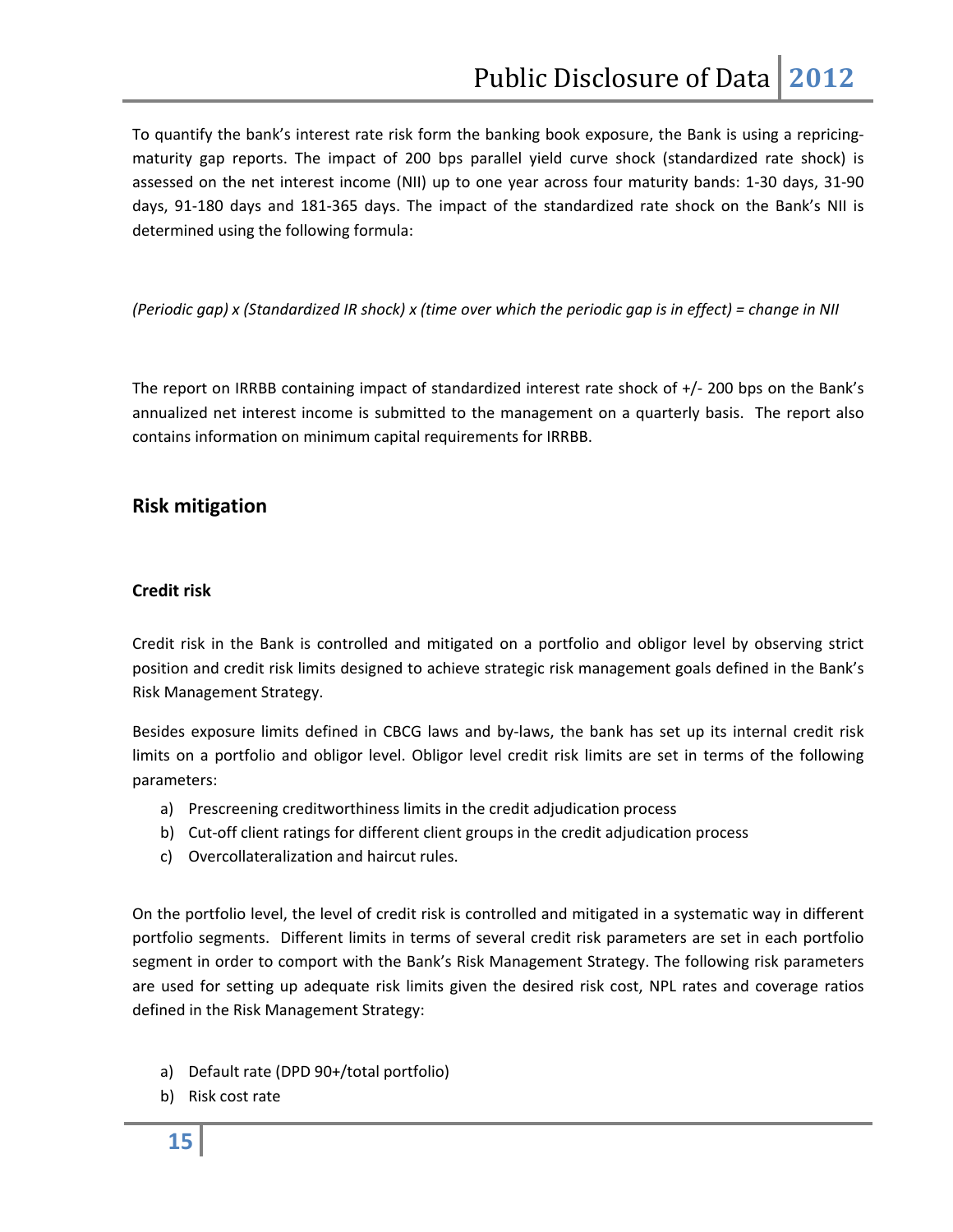- c) Approval rate
- d) Scoring rejection rate
- e) Proportion of exception approval cases
- f) Portfolio at risk
- g) Percentage of restructured loans (CPP)
- h) Proportion of loans with residual maturity over 5 years
- i) Proportion of newly approved loans with residual maturity over 5 years

#### **Liquidity risk**

To control and mitigate liquidity, The Bank is observing strict liquidity risk limits set forth in relevant CBCG by‐laws.

#### **Market risk**

To control and mitigate market risk in its treasury and commercial banking activities, The Bank is observing strict FX position limits set forth in relevant CBCG by‐laws. To that end the Bank is not engaging in any bet on FX movement designed to exploit profit from those strategies.

#### **Operational risk**

Operational risk is controlled and mitigated at the level of all organizational units of the Bank. By analyzing collected data on operational risk losses, measures aimed at introducing ever more effective and adequate controls environment are undertaken. To that end, the Bank's processes are monitored and improved in order to prevent reoccurrence of operational risk losses. With the planned introduction of operational risk self‐assessment system, the Bank will bring this process on a higher level by proactively assessing potential risks.

#### **Country risk**

In order to effectively control and mitigate country risk exposure, the Bank has developed an elaborate country risk exposure limit system that is administered at the level of the banking group (OTP Hungary). To that end, the Bank is calculating a maximum country risk exposures to particular countries taking into account the Bank's own funds, the particular county's risk rating and the particular country's macroeconomic coefficient summarizing the country's level of economic development and financial soundness.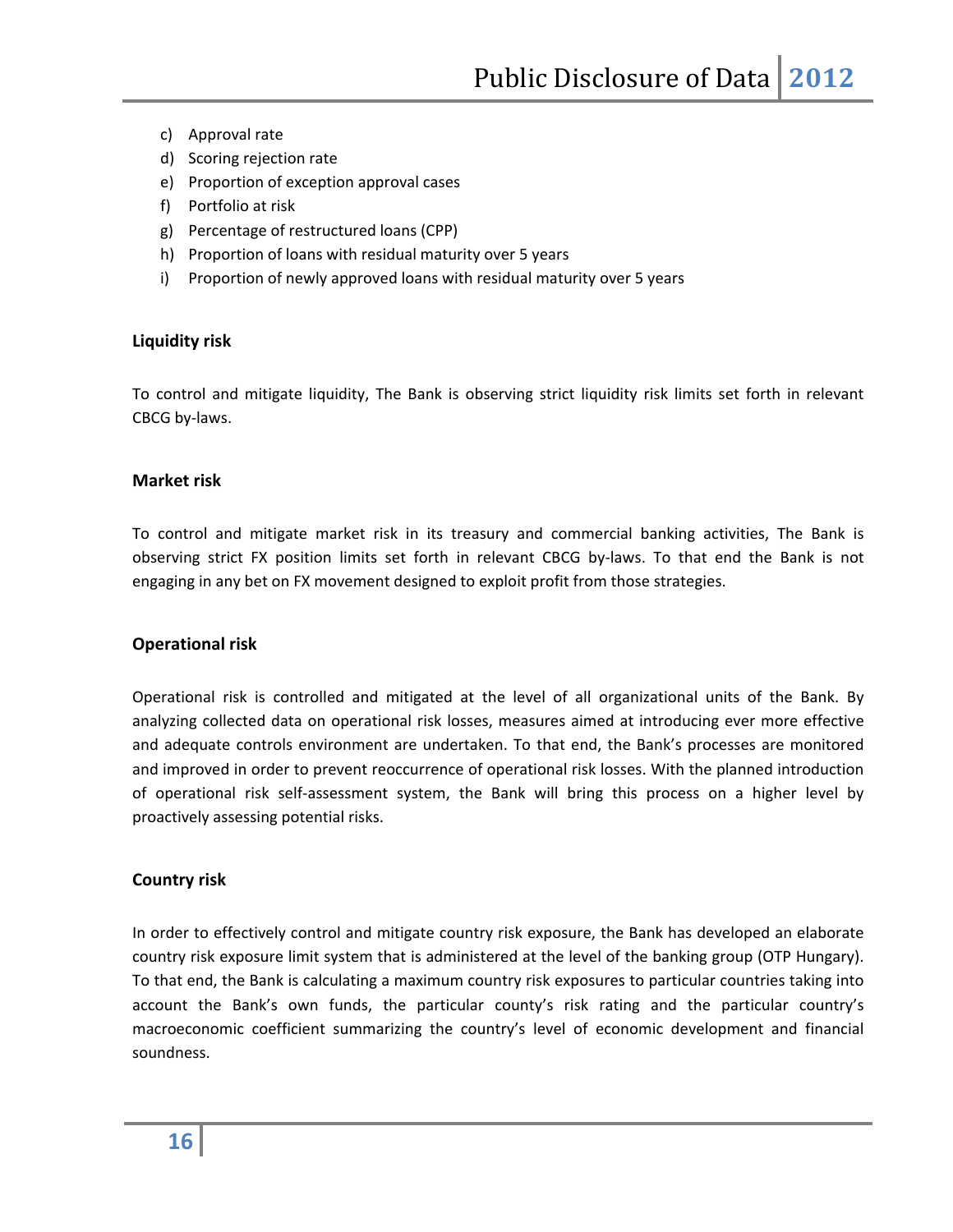The details on the methodology could be found in the Bank's Policy and Procedure for the Management of Country Risk.

#### **Interest rate risk form the banking book (IRRBB)**

The Bank is controlling and mitigating interest rate risk from the banking book, by seeking to match interest rate sensitive assets to interest rate sensitive liabilities. In order to minimize IRRBB, the Bank will not deliberately take positions to benefit from a particular movement in interest rates.

# **3. Consolidation**

The accompanying financial statements are the Bank's stand-alone financial statements. Due to its immateriality, management chose not to consolidate its investment in "Moneta", over which it exercises effective control. In these stand alone financial statements associates are accounted for in accordance with IAS 39, at fair value through profit or loss.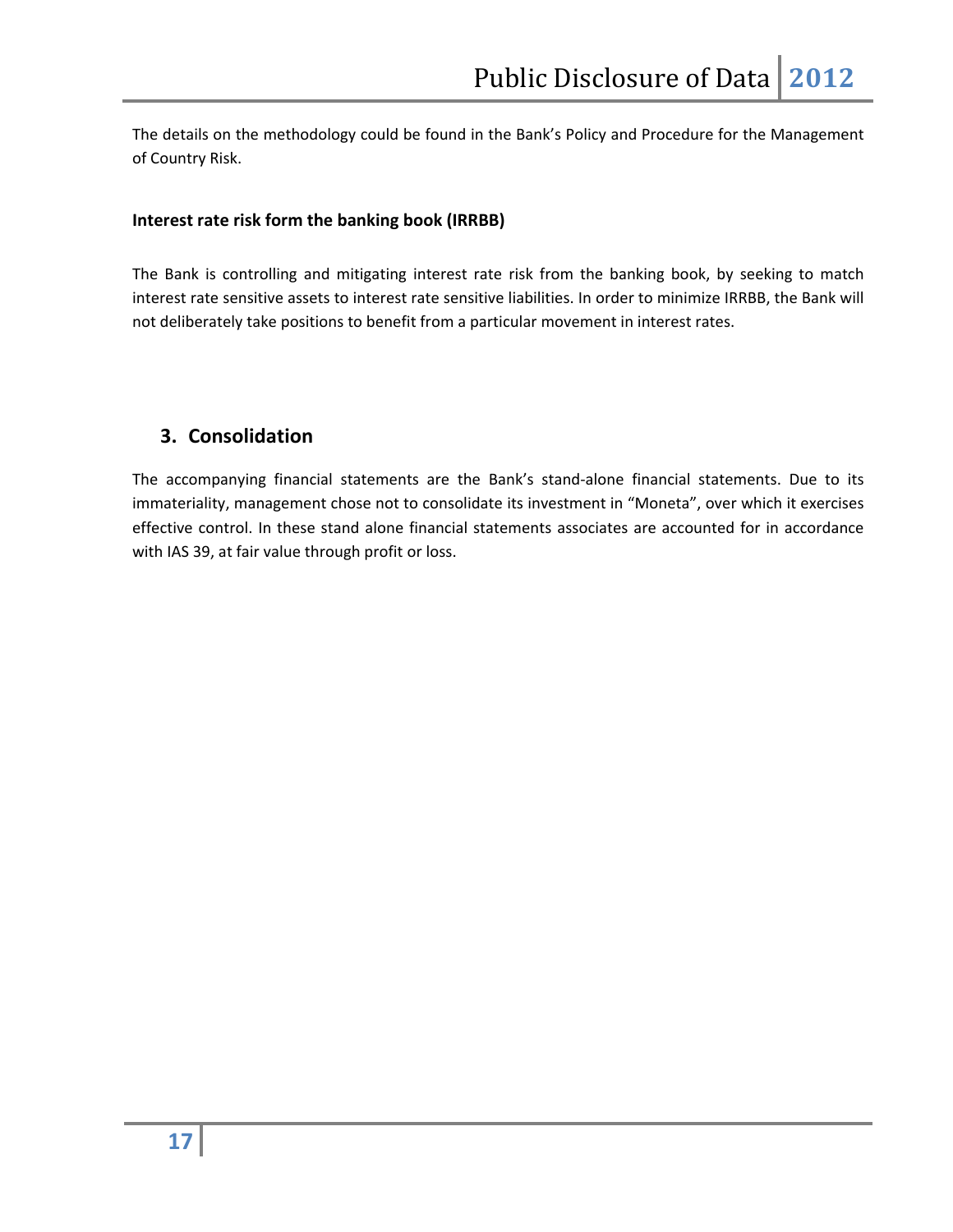# **4. Own Funds**

This table is taken from Quarterly Report to Central Bank as of 31st December 2012. Name of table is Own Funds Report (Izvještaj o sopstvenim sredstvima ‐SSB).

|                                                                                                                                                                         | $(000 \infty)$ |
|-------------------------------------------------------------------------------------------------------------------------------------------------------------------------|----------------|
| <b>Basic Elements of Own Funds</b>                                                                                                                                      | <b>Iznos</b>   |
| Paid-in share capital by nominal value, excluding cumulated prefered shares                                                                                             | 106.876        |
| Total                                                                                                                                                                   | 106.876        |
|                                                                                                                                                                         |                |
| <b>Reducted items from Tier 1 capital</b>                                                                                                                               |                |
| Loss from previous years                                                                                                                                                | 49.669         |
| Loss from current year                                                                                                                                                  | 19.043         |
| Intangible assets (goodwill, licenses, patents, trademarks, concessions)                                                                                                | 3.711          |
| <b>Total</b>                                                                                                                                                            | 72.423         |
|                                                                                                                                                                         |                |
| Tier 1 capital (basic elements of own funds minus reducted items)                                                                                                       | 34.453         |
|                                                                                                                                                                         |                |
| Tier 2 capital                                                                                                                                                          |                |
| Subordinated debt (w hich fulfill conditions from article 3 of Decision)                                                                                                | 16.800         |
| Revalorisation reserves                                                                                                                                                 | 921            |
| Total                                                                                                                                                                   | 17.721         |
|                                                                                                                                                                         |                |
| Own funds (Tier 1 + Tier 2)                                                                                                                                             | 52.174         |
|                                                                                                                                                                         |                |
| <b>Reducted items from own funds</b>                                                                                                                                    |                |
| Direct or indirect investments in other bank or other credit or financial institution in amount more                                                                    |                |
| than 10% of that institutions' equity.                                                                                                                                  | 222            |
| <b>Total reductions of own funds</b>                                                                                                                                    | 222            |
|                                                                                                                                                                         |                |
| Own funds (own funds - total reducted items from gross own funds)                                                                                                       | 51.952         |
| Investments in real estate and fixed assets more than 40% of banks' own funds (Decision on<br>Minimal Standards for Banks' Investments in Real Estate and Fixed Assets) |                |
| Own funds of the bank                                                                                                                                                   | 51.952         |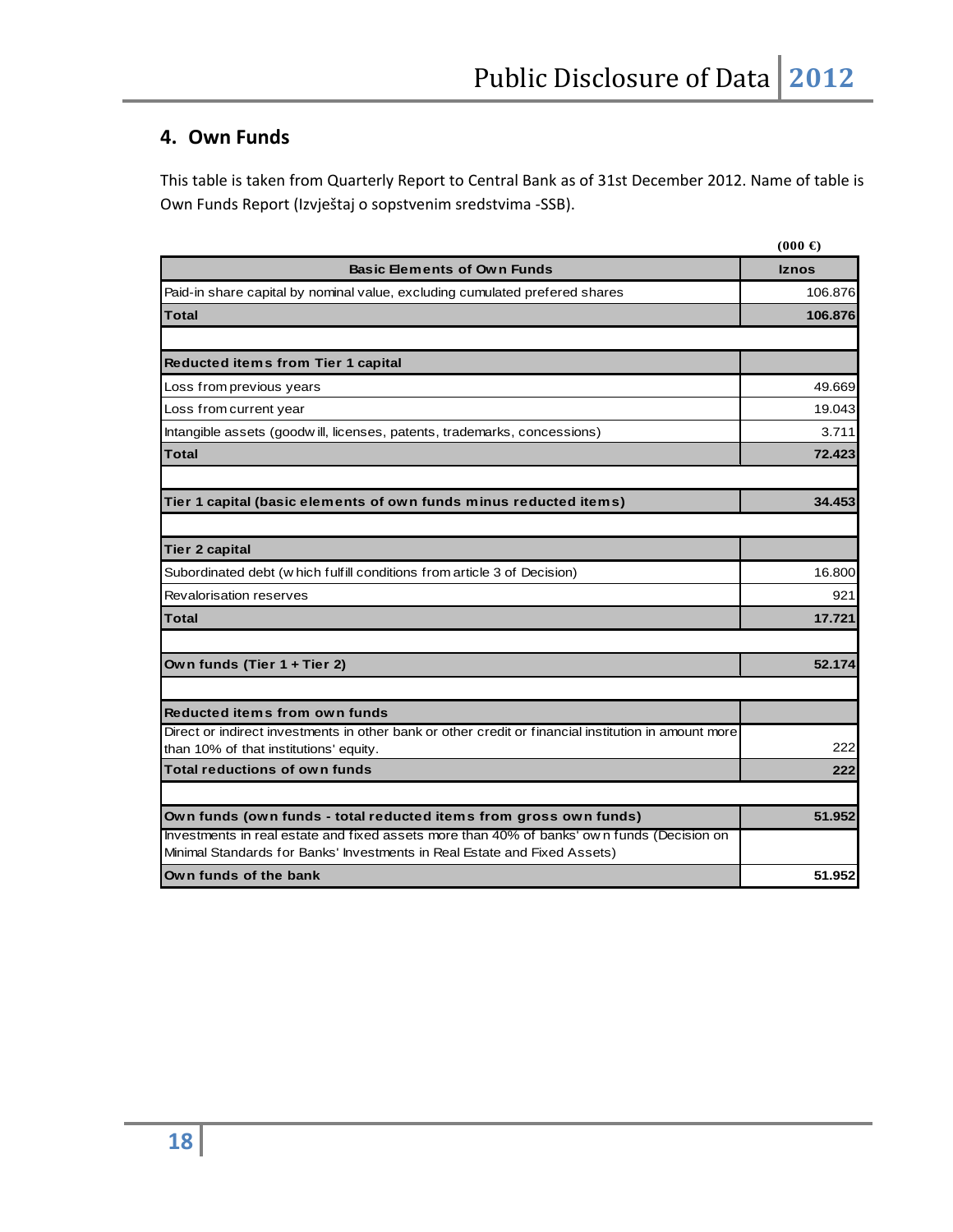# **5. Capital Requirements and Estimation of Internal Capital Adequacy**

Internal capital adequacy assessment process (ICAAP) is established in the bank according to the Capital Adequacy Decision of Central Bank of Montenegro, with the aim to assess overall capital adequacy of the bank in relation to its risk profile arising from its business strategy and in line with its performance. The process, approved and controlled by the Board of Directors captures methodologies the bank applies in assessing the capital need to cover all risks the bank is exposed to, including:

- 1. capital requirement for credit risk for all exposure classes,
- 2. capital requirement for operational risk
- 3. capital requirement for other type of risks.

To measure capital requirement the bank applies all methodologies and measurerement techniques described in the Capital Adequacy Decision of Central Bank of Montenegro.

# **6. Credit Risk**

# **1. Definition of overdue payments and non‐performing loans (assets classified as category "C" or lower)**

In accordance with the Central Bank regulations, non-performing loans include all on and off balance sheet assets classified as C, D and E category:

- 1. group  $C -$  "substandard"- with subgroups C1, C2, C3 and C4, in which are classified asset items involving high probability of loss due to clearly identified weaknesses that jeopardize the repayment of those asset items;
- 2. group D doubtful" in which are classified asset items for which collection in full, considering borrower's credit capacity, collateral value and realization, is highly improbable;
- 3. group  $E -$  "loss" in which are classified asset items which will be fully uncollectible or collectible only to an insignificant amount.

In accordance with the Decision on Capital Adequacy of banks, overdue payments are considered bank's outstanding for which the borrower is in delay more than 90 days.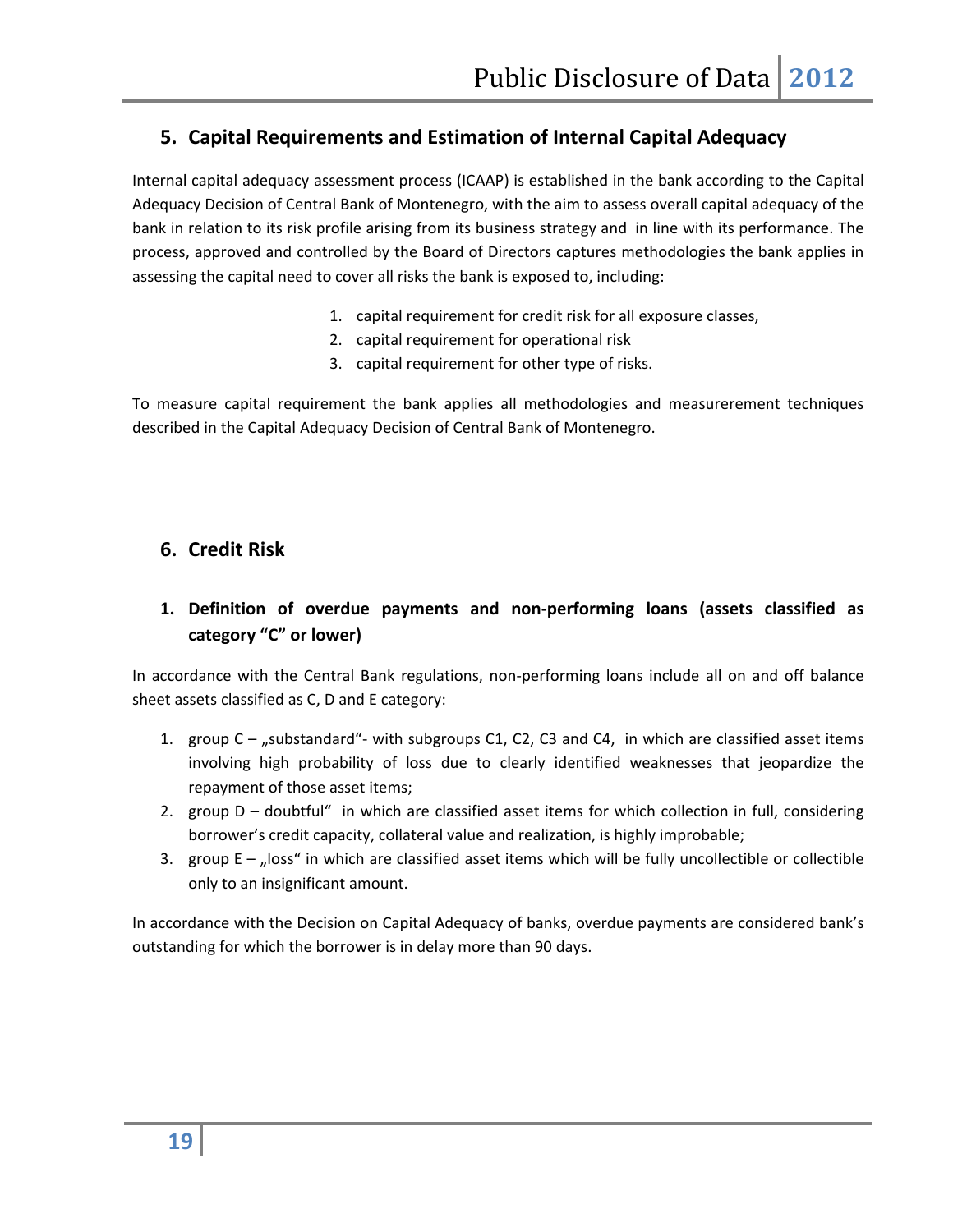#### **2. Impairment Review Process and Provisioning Methodology**

Pursuant to provisions of IAS 39, upon initial recognition, loans and receivables are measured at their fair value adjusted for transaction costs. After the initial recognition, loans and receivables are carried at amortized cost using the effective interest method. Subsequently, at each reporting date, the Bank is carrying out an impairment review of its loans and receivables. A financial asset or a group of financial assets is impaired and impairment loss is incurred if, and only if, there is objective evidence of impairment as a result of one or more events that occurred after the initial recognition of the asset (a "loss event") and that loss event (or events) must have a reliably measurable effect on the present value of estimated future cash flows and be supported by current observable data.

The following is considered to be objective evidence of impairment:

- a) Significant financial difficulty of the issuer or obligor;
- b) Breach of contract, such as a default or delinquency in interest or principal payments, or noncompliance with other conditions;
- c) The lender, for economic or legal reasons relating to the borrower's financial difficulty, granting to the borrower a concession that the lender would not otherwise consider;
- d) High likelihood that the borrower will enter bankruptcy or another financial reorganization process;
- e) Disappearance of an active market for that financial asset because of financial difficulties;
- f) Observable data indicating that there is a measurable decrease in the estimated future cash flows from a group of financial assets since the initial recognition of those assets.

The impairment review process is conducted simultaneously on individual and group level depending on whether a loan is designated as individually significant. All loans in excess to EUR 300 thousand should be considered individually significant and assessed for impairment individually.

#### **1. Individual impairment review**

Financial assets that are considered to be individually significant are assessed for impairment individually based on whether objective evidence of impairment exists.

The determination of impairment amount entails the assessment of the future cash flow of the reviewed instrument that has to be discounted using the effective interest rate for that particular instrument in order to calculate the present value of the particular instrument. The impairment amount is then calculated as a difference between the carrying value (contractual amount outstanding) of the loan as of the date of the review and the present value of the instrument.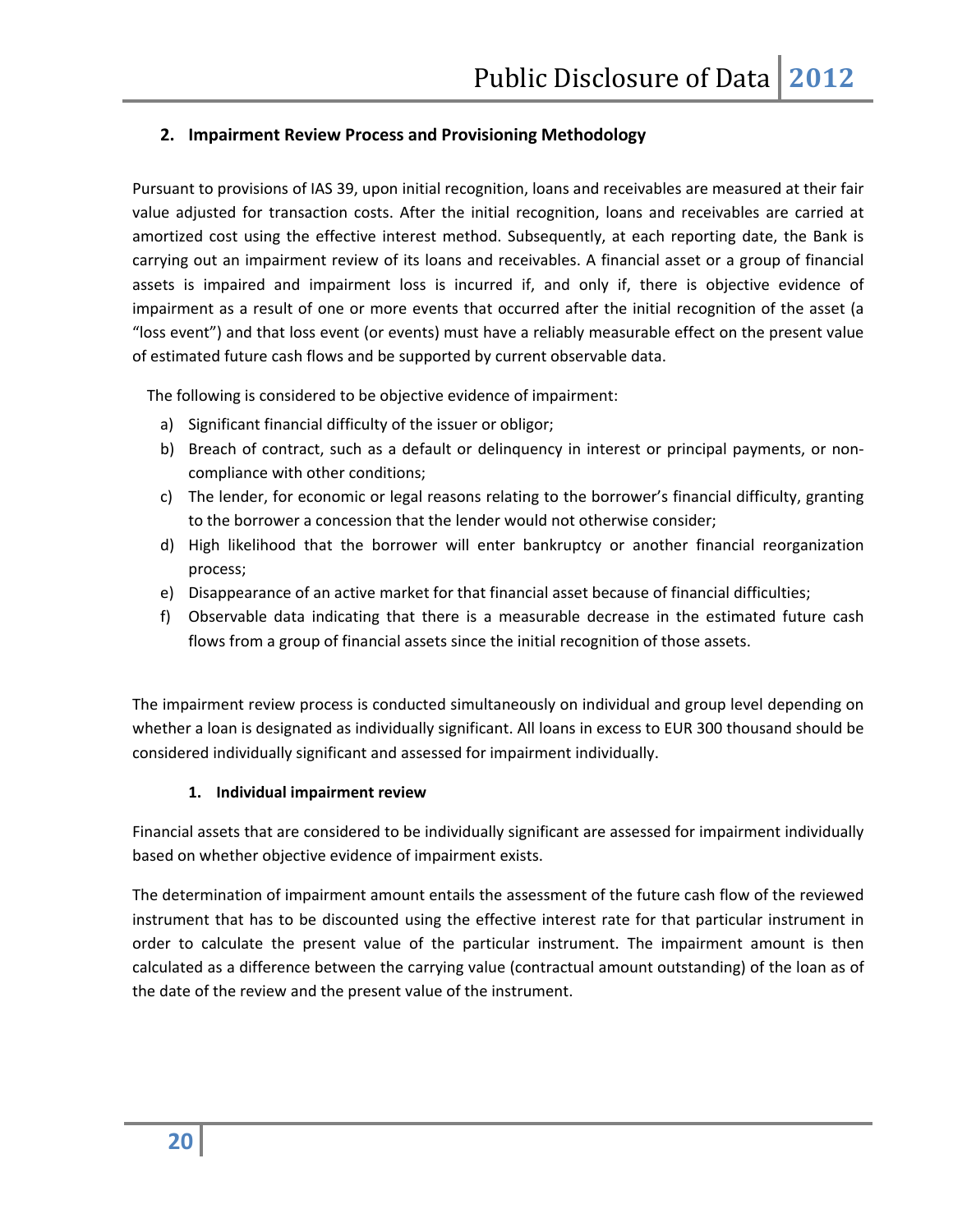$impariment$   $loss = carrying$   $value - present$   $value(PV)$ 

$$
PV = \sum_{t=1}^{n} \frac{\exp{\text{ected }\text{CF}_{t}}}{\left(1 + r_{\text{effective}}\right)}
$$

#### **2. Collective (group‐based) assessment for impairment**

Assets that are not found to be individually significant are also assessed for impairment. They may be assessed individually or collectively ‐ on a group basis. All assets that have been individually assessed for impairment, whether significant or not, but for which there is no objective evidence of impairment, are included within a group of assets with similar credit risk characteristics and collectively assessed for impairment. The underlying reason for reviewing for impairment the loans that haven't been found to be impaired on an individual basis is that even though the impairment couldn't be found on an individual level it may be found on a portfolio basis. The Bank qualifies the following group of assets as exposures that are not individually significant:

- a) Retail loans
- b) Micro and small enterprise loans
- c) Loans and exposures that do not reach the significance limit in the corporate and municipal business lines

For the purpose of collective evaluation of impairment, financial assets should be grouped on the basis of similar credit risk characteristics that are indicative of the debtor's ability to pay all amounts due according to the contractual terms. Those characteristics may include:

- a) the type of the asset;
- b) the industry of the debtor;
- c) geographical location;
- d) the type of the security;
- e) previous payment delinquencies;

If an entity does not have a group of similar risk characteristics, it should individually assessed for impairment and if the impairment has not been found, no provisions should be set aside for that exposure.

As soon as information that could indicate to impairment of a particular asset within a group of assets is available, that particular assets should be removed from the group and assessed for impairment individually.

This method of impairment/provision allocation calculation reviews how the transactions within the portfolio migrate between two dates among the individual default categories. The portfolio of loans is broken down with respect to regularity in payment during one quarter i.e. Days Past Due (DPD). The final product of a transition matrix represents the extent of the lending loss expected in a particular portfolio segment expressed as a percentage of the amount outstanding of the loans in each DPD category.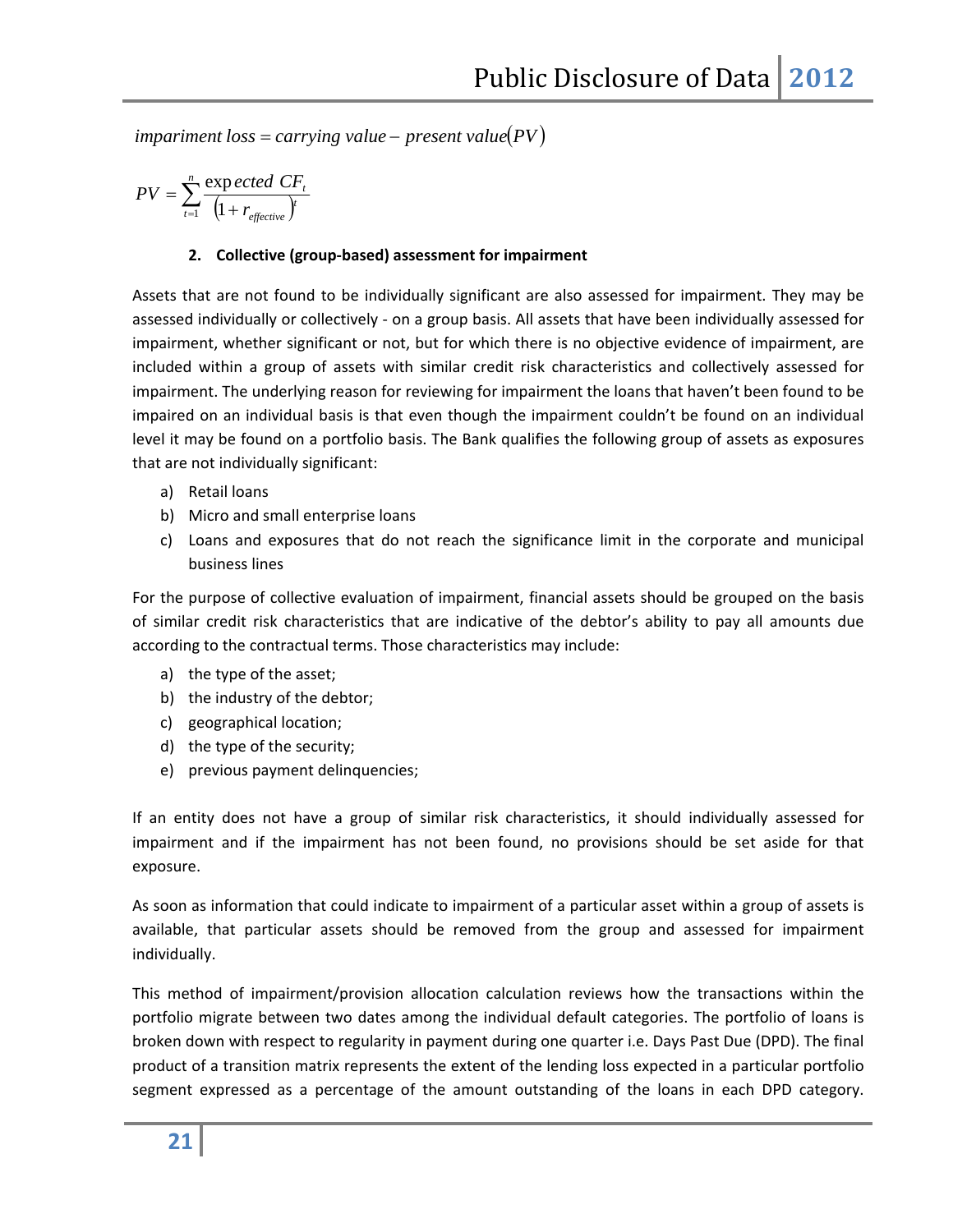Details pertaining to calculation of transition matrices are considered to be "protected information" pursuant to Article 2 of the CBCG Decision on Public Disclosure of Data by Banks.

|           | Public Disclosure of Data   2012                                                                                                                                                                                                                                                                                                                                                                                    |                                             |                                                      |  |  |  |  |  |
|-----------|---------------------------------------------------------------------------------------------------------------------------------------------------------------------------------------------------------------------------------------------------------------------------------------------------------------------------------------------------------------------------------------------------------------------|---------------------------------------------|------------------------------------------------------|--|--|--|--|--|
|           | pertaining to calculation of transition matrices are considered to be "protected information<br>It to Article 2 of the CBCG Decision on Public Disclosure of Data by Banks.<br>3. Total amount of exposures after accounting netting and without taking in account cred<br>risk mitigation techniques effect and average amount of exposures during reporting perio<br>divided by different categories of exposures |                                             |                                                      |  |  |  |  |  |
|           |                                                                                                                                                                                                                                                                                                                                                                                                                     |                                             | (000 EUR-a)                                          |  |  |  |  |  |
| <b>Nb</b> | <b>Type of Exposure</b>                                                                                                                                                                                                                                                                                                                                                                                             | **Average<br>net<br>exposure<br>during 2011 | <b>*Total net</b><br>exposure<br>as of<br>31.12.2011 |  |  |  |  |  |
| 1.        | Exposures to central and local governments,<br>central banks and government bodies                                                                                                                                                                                                                                                                                                                                  | 53.417                                      | 58.497                                               |  |  |  |  |  |
| 2.        | Exposures to clients                                                                                                                                                                                                                                                                                                                                                                                                | 410.304                                     | 293.277                                              |  |  |  |  |  |
|           | <b>TOTAL</b>                                                                                                                                                                                                                                                                                                                                                                                                        | 463.721                                     | 351.774                                              |  |  |  |  |  |
|           | Other exposures                                                                                                                                                                                                                                                                                                                                                                                                     | 4.046.815                                   | 4.066.616                                            |  |  |  |  |  |
|           | *net exposure is difference betw een debt statement (gross exposure) and calculated risk<br>provisions without taking in account of collaterals<br>**average of total exposures for 4 quarters of 2011                                                                                                                                                                                                              |                                             |                                                      |  |  |  |  |  |
| 4.        | Overview of credit risk exposures according to geographic distribution                                                                                                                                                                                                                                                                                                                                              |                                             |                                                      |  |  |  |  |  |

|              | Region   Portfolio (000) | %<br>portfolio |
|--------------|--------------------------|----------------|
| Center       | 256.916                  | 69%            |
| South        | 82.404                   | 22%            |
| North        | 32.195                   | 9%             |
| <b>Total</b> | 371.515                  | 100%           |

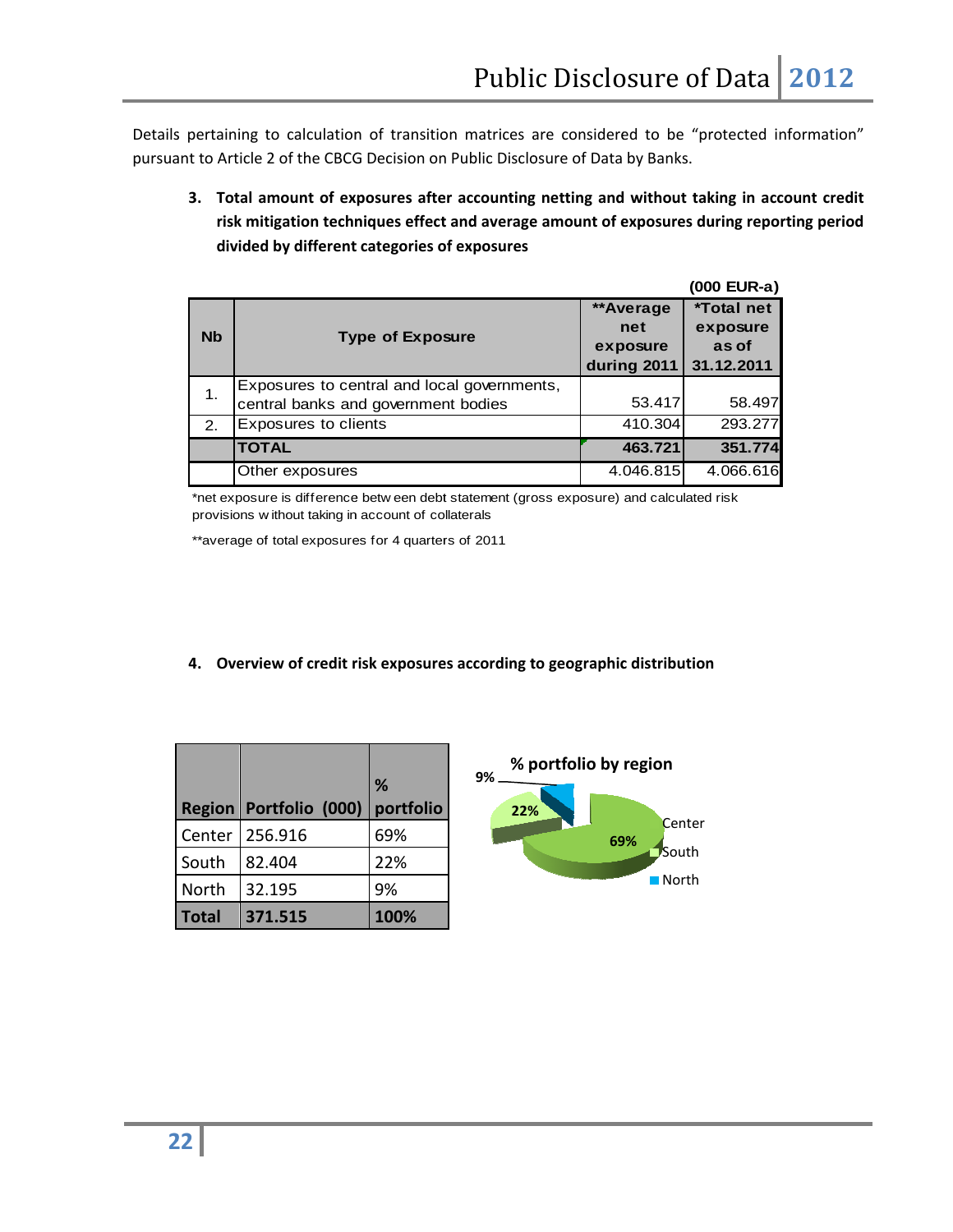# Public Disclosure of Data 2012

| <b>Region</b> | <b>Municipality</b> | <b>Portfolio</b> | (000) |
|---------------|---------------------|------------------|-------|
|               | Cetinje             | 2.694            |       |
|               | Danilovgrad         | 1.205            |       |
| Center        | <b>Niksic</b>       | 15.989           |       |
|               | Podgorica           | 237.027          |       |
|               | Bar                 | 14.529           |       |
|               | <b>Budva</b>        | 20.452           |       |
| South         | <b>Herceg Novi</b>  | 32.371           |       |
|               | Kotor               | 6.957            |       |
|               | Tivat               | 2.388            |       |
|               | Ulcinj              | 5.707            |       |
|               | Andrijevica         | 3                |       |
|               | <b>Berane</b>       | 8.524            |       |
|               | Bijelo Polje        | 8.563            |       |
|               | Kolasin             | 801              |       |
| <b>North</b>  | Mojkovac            | 2.061            |       |
|               | Plav                | 1.102            |       |
|               | Pljevlja            | 4.474            |       |
|               | Rozaje              | 5.767            |       |
|               | Zabljak             | 902              |       |
| <b>Total</b>  |                     | 371.515          |       |

# **5. Overview of credit risk exposures according to industry sectors**

| <b>Industry sector</b>               | <b>Portfolio</b> |
|--------------------------------------|------------------|
| Agriculture, hunting, fishing        | 2.855            |
| Mining industry                      | 147              |
| Production                           | 7.669            |
| Energetic                            | 13.047           |
| Construction                         | 113.576          |
| Trading                              | 35.399           |
| Tourism, Services, Restaurants       | 9.517            |
| Transportation and telecommunication | 3.876            |
| Financing                            | 776              |
| Real estate trading                  | 12.434           |
| Administration and public services   | 168.756          |
| Others                               | 3.461            |
| Retail                               | 2.855            |
| <b>Total</b>                         | 371.515          |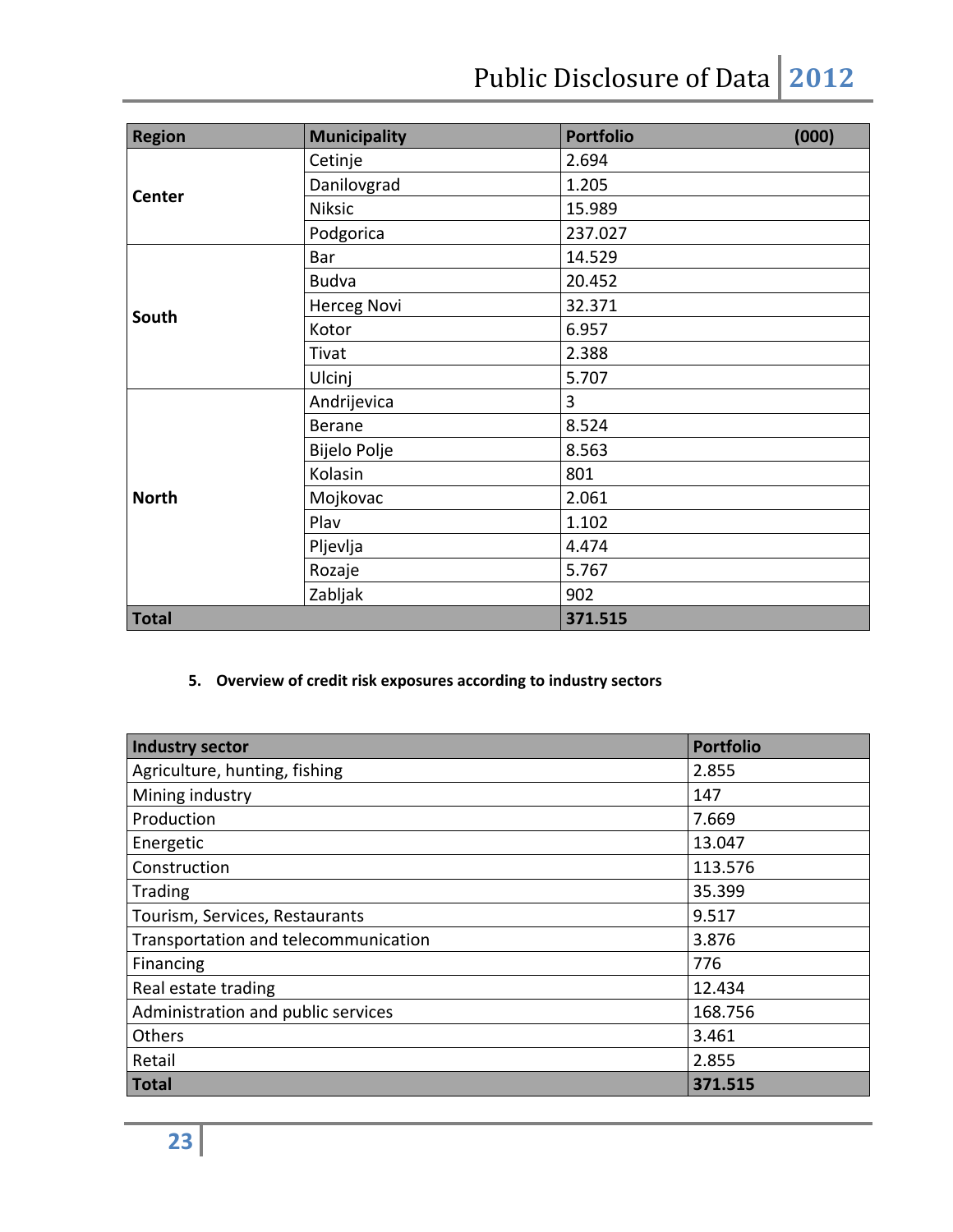#### **6. Classification by Remain Maturity**

|    | <b>Financial Assets in Balance Sheet</b>                                                                                        | Up to one | More than | <b>TOTAL</b> |
|----|---------------------------------------------------------------------------------------------------------------------------------|-----------|-----------|--------------|
|    |                                                                                                                                 | year      | one year  |              |
|    | 1. Cash and deposits to deposits' institutions                                                                                  | 264.250   | 40.669    | 304.919      |
|    | 2. Assets available for trading and available for sale, except shares                                                           |           |           | 0            |
|    | 3. Securities bought by repurchase agreement                                                                                    |           |           | Οl           |
|    | 4. Loans and other receivables                                                                                                  | 95.712    | 244.041   | 339.753      |
|    | 5. Hold to maturity securities                                                                                                  | 17.241    |           | 17.241       |
| 6. | Other financial assets including investment in shares (including<br>factoring, forfeting and receivables from custody business) | 7.350     | 21.147    | 28.497       |
|    | Total:                                                                                                                          | 384.553   | 305.857   | 690.410      |

#### **7. Changes in Risk Provisions for Non Performing Assets**

|                                                                | 31/12/2010 | Change   | 31/12/2011 |
|----------------------------------------------------------------|------------|----------|------------|
| Risk provisions calculated for assets classified in C or lower | 76.4891    | -37.6951 | 38.794     |
| categories                                                     |            |          |            |

# **7. Operational Risk**

For the purpose of calculating minimum capital requirements for operational risk, the Bank is using Simple methodology as provided for in the CBCG Decision on capital adequacy of banks.

# **8. Ongoing Investments in Corporate Shares**

Bank on 31.12.2011 had shares available for trading and shares available for sale.

Available for trading shares portfolio contains shares that are on stock exchange quotation. During 2011 Bank had unrealized profits and loss according to changes in market value of available for trading shares and those changes were booked in P&L.

Available for sale shares portfolio includes investments in shares that are not on stock exchange quotation. During 2011 Bank had immaterial unrealized profit on these items that was treated as increasing of revalorization reserves.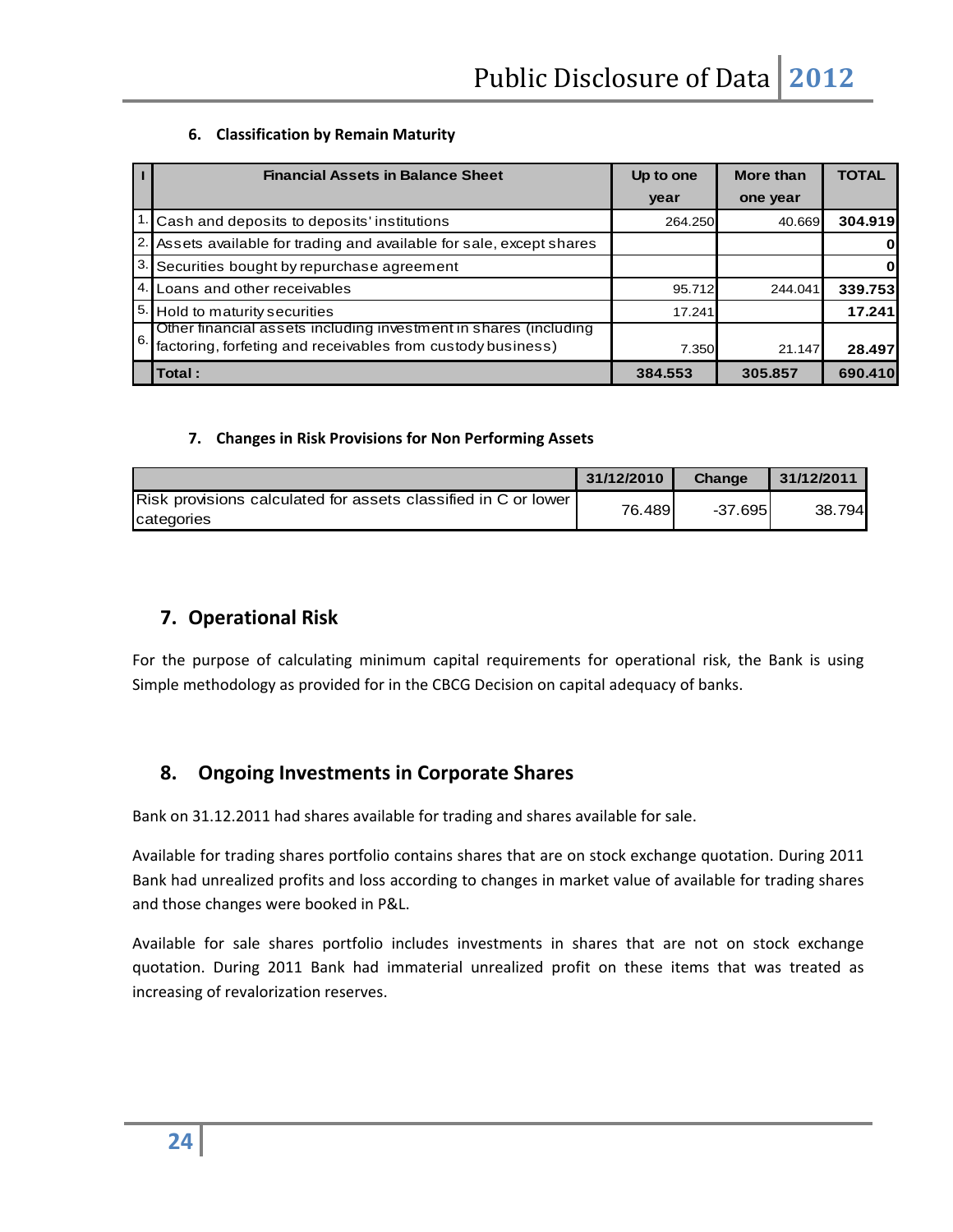| <b>Securities type</b>                    | <b>Issuer</b>                       |      | End of 2011   End of 2010   Difference |     | <b>Treatment of difference</b>                                             |
|-------------------------------------------|-------------------------------------|------|----------------------------------------|-----|----------------------------------------------------------------------------|
| Available for trading Shares on quotation |                                     | 810  | 698                                    |     | 113 Unrealised profit included in P&L                                      |
| Available for sale                        | Shares that are not on<br>quotation | 381  | 379                                    |     | Unrealised profit booked as<br>2 incereasing of revalorisation<br>reserves |
| <b>Total</b>                              |                                     | 1191 | 1077                                   | 114 |                                                                            |

The Bank determined the fair value based on the number of shares and share par value, if the quoted market price of shares is not available.

#### **9. Exposure to Interest rate Risk from Banking Book (IRRBB)**

In determining the impact of the standardized interest rate shock of +/- 200 bps on the level of the Bank's net interest income, different elasticity of interest sensitive assets and liabilities are taken into account according to following table:

| r oroontergo on toento energy moor opnoou by eno benn minerontretoo moo         |              |              |             |  |  |  |  |
|---------------------------------------------------------------------------------|--------------|--------------|-------------|--|--|--|--|
| 31-90 days                                                                      | 181-365 days | Over 1 year  |             |  |  |  |  |
| O%                                                                              | 10%          | 30%          | 80Y         |  |  |  |  |
| Percentage of deposits that will be repriced by depositors if market rates rise |              |              |             |  |  |  |  |
| 31-90 days<br>181-365 days<br>91-180 days<br>Over 1 year                        |              |              |             |  |  |  |  |
| OЧ.                                                                             | 10%          | 50%          | 80%         |  |  |  |  |
| Percentage of loans that will be refinanced by borrowers if marekt rates fall   |              |              |             |  |  |  |  |
| 31-90 days                                                                      | 91-180 days  | 181-365 days | Over 1 year |  |  |  |  |
| 0%                                                                              | 10%          | 50%          | 80X         |  |  |  |  |
|                                                                                 |              |              |             |  |  |  |  |

Percentage of loans that will be repriced by the Rank if mareld rates rise

As of the end of 2011 the Bank was running matched position of its interest sensitive assets and liabilities with residual maturity of up to one year, which immunized its NII form the changes in the level of interest rates.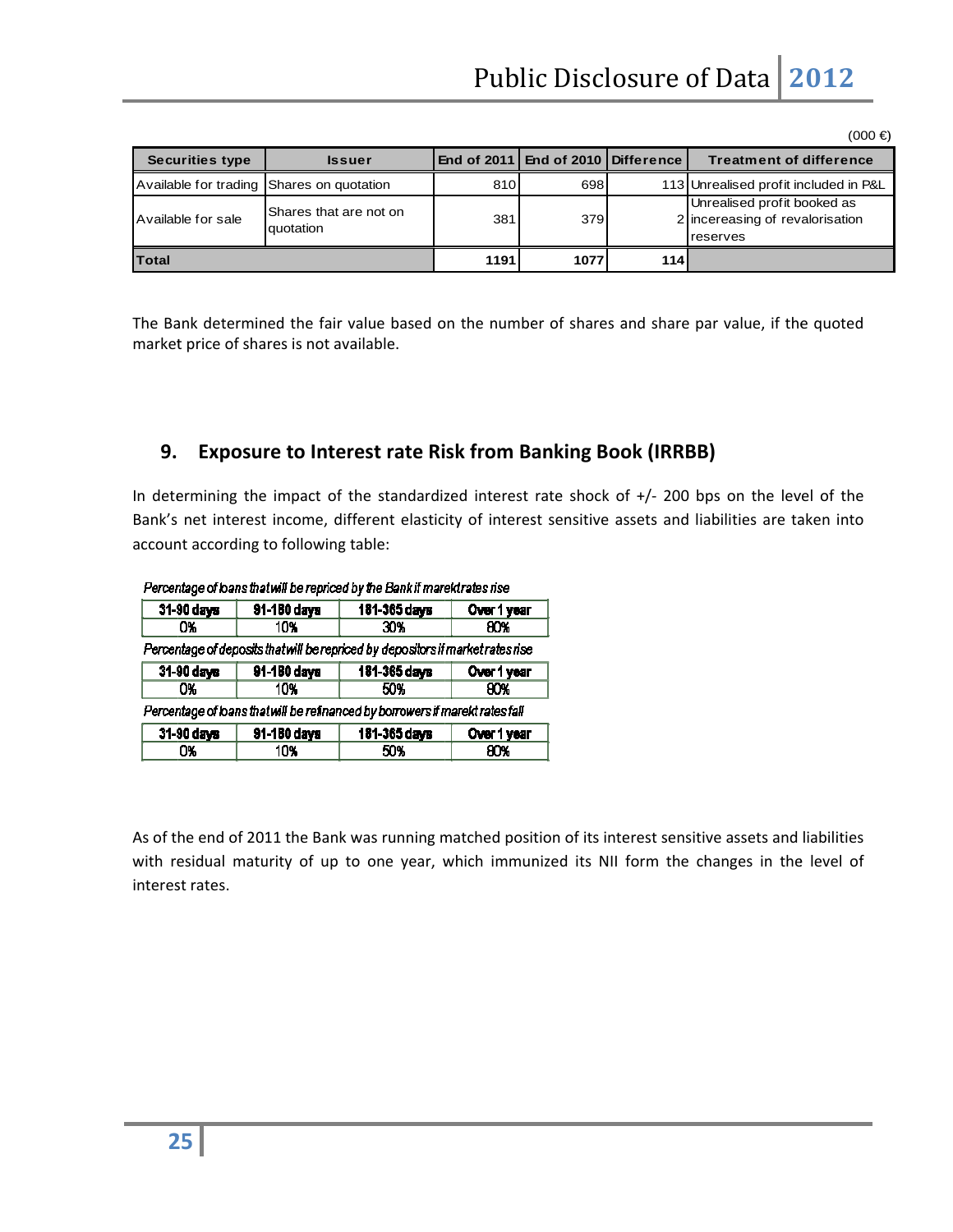#### **INCREASE IN RATES IN THE QUARTER ENDING 31-DEC-11**

| (in EUR'000)                             | $1-30$ days | 31-90 days | 91-180 days | 181-365 days > 1 year |        | <b>TOTAL</b> |
|------------------------------------------|-------------|------------|-------------|-----------------------|--------|--------------|
| <b>INTEREST SENSITIVE ASSETS</b>         | 341,588     | 18.241     | 166,500     | 25.732                | 70.624 | 622,685      |
| <b>INTEREST SENSITIVE LIABILITIES</b>    | 308,970     | 85.735     | 106.925     | 61,882                | 16.751 | 580.262      |
| <b>GAP</b>                               | 32,618      | $-67.494$  | 59,575      | $-36,149$             | 53,873 | 42,423       |
| Time over which gap is in effect (years) | 0.96        | 0.84       | 0.63        | 0.26                  |        |              |
| Cumulative gap                           | 32,618      | $-34.876$  | 24.699      | $-11.450$             | 42,423 | 84.846       |
| Impact on annualized NII                 | 626         | $-1,128$   | 751         | $-188$                |        |              |
| Total impact on annualized NII           | l60         |            |             |                       |        |              |

*If rates rise by 200bps, the Bank's annualized NII would increase by 60,000€* 

#### **FALL IN RATES IN THE QUARTER ENDING 31-DEC-11**

| (in EUR'000)                             | $1-30$ days | 31-90 days | 91-180 days | 181-365 days > 1 year |         | <b>TOTAL</b> |
|------------------------------------------|-------------|------------|-------------|-----------------------|---------|--------------|
| <b>INTEREST SENSITIVE ASSETS</b>         | 216,641     | 17.505     | 166,500     | 29,394                | 192.645 | 622,685      |
| <b>INTEREST SENSITIVE LIABILITIES</b>    | 218.117     | 85.735     | 113,593     | 122,723               | 40.094  | 580.262      |
| <b>GAP</b>                               | $-1,476$    | $-68.230$  | 52.907      | $-93.329$             | 152.551 | 42.423       |
| Time over which gap is in effect (years) | 0.96        | 0.84       | 0.63        | 0.26                  |         |              |
| Cumulative gap                           | -1.476      | $-69.706$  | $-16.799$   | $-110.128$            | 42.423  | 84,846       |
| Impact on annualized NII                 | 28          | 1,140      | $-667$      | 486                   |         |              |
| Total impact on annualized NII           | 988         |            |             |                       |         |              |

*In rates fall by 200bps, the Bank's annualized NII would increase by 998,000€* 

With the exception of Q3 2011 the Bank has been interest rate risk neutral for most of the year as can be seen from the table below, summarizing the effects of the standardized interest rate shock of +/- 200 bps on annualized NII.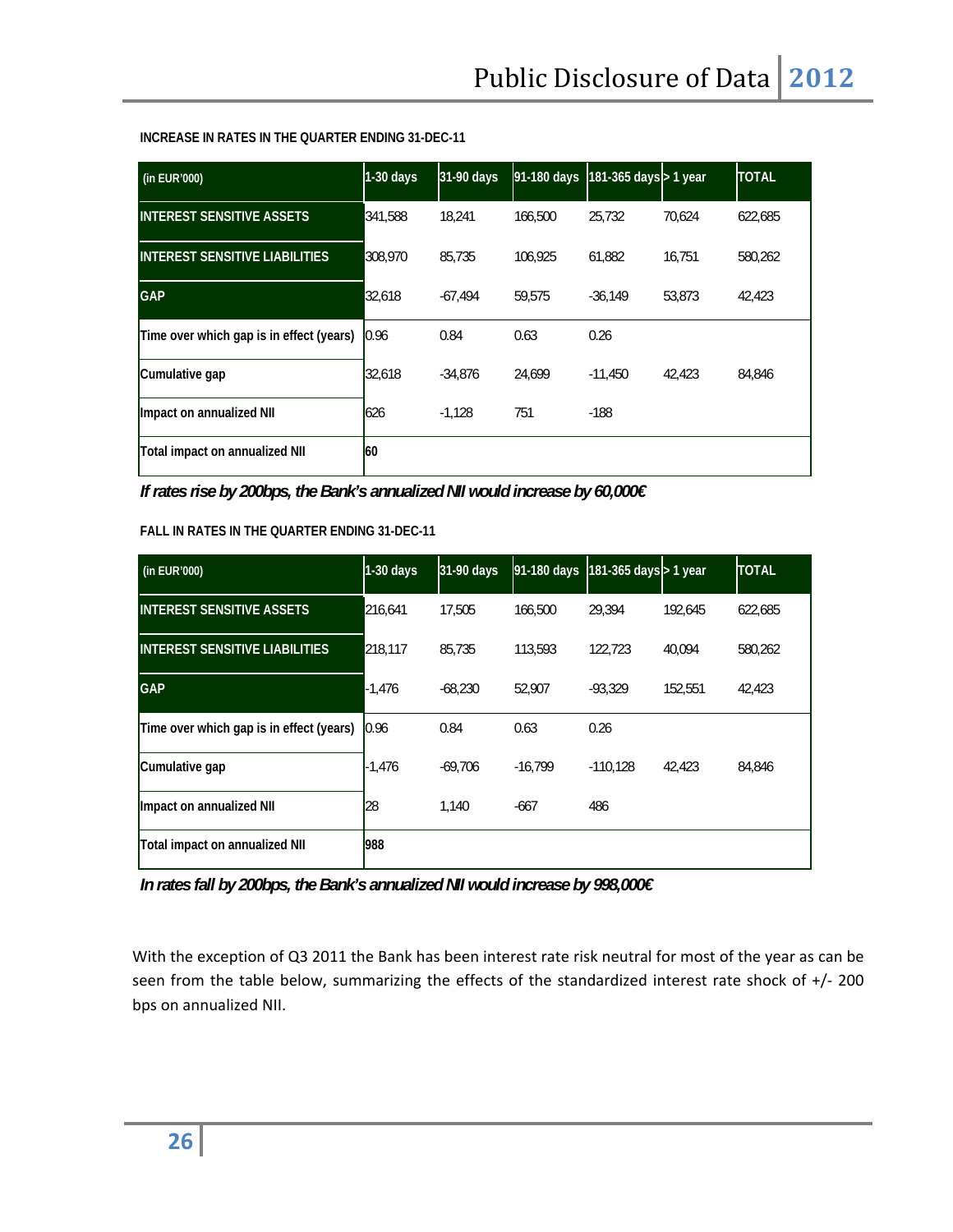

# **10. Securitization**

Bank didn't have any securitization.

# **11. Risk Mitigation Techniques**

## **‐ Policies and procedures for collateral management and acceptance**

Policies and procedures pertaining to collateral management are set forth in the Bank's Collateral Evaluation Regulation.

Collateral management as a risk mitigation technique employed by the Bank is defined by the following considerations:

- Acceptable legal form and types of collateral
- Criteria used in evaluating collateral by its type
- Legal enforceability
- Collateral evaluation techniques
- Assessment of collateral adequacy
- Procedures for collateral management in case of sudden changes in its value, availability or enforceability
- Monitoring collateral value